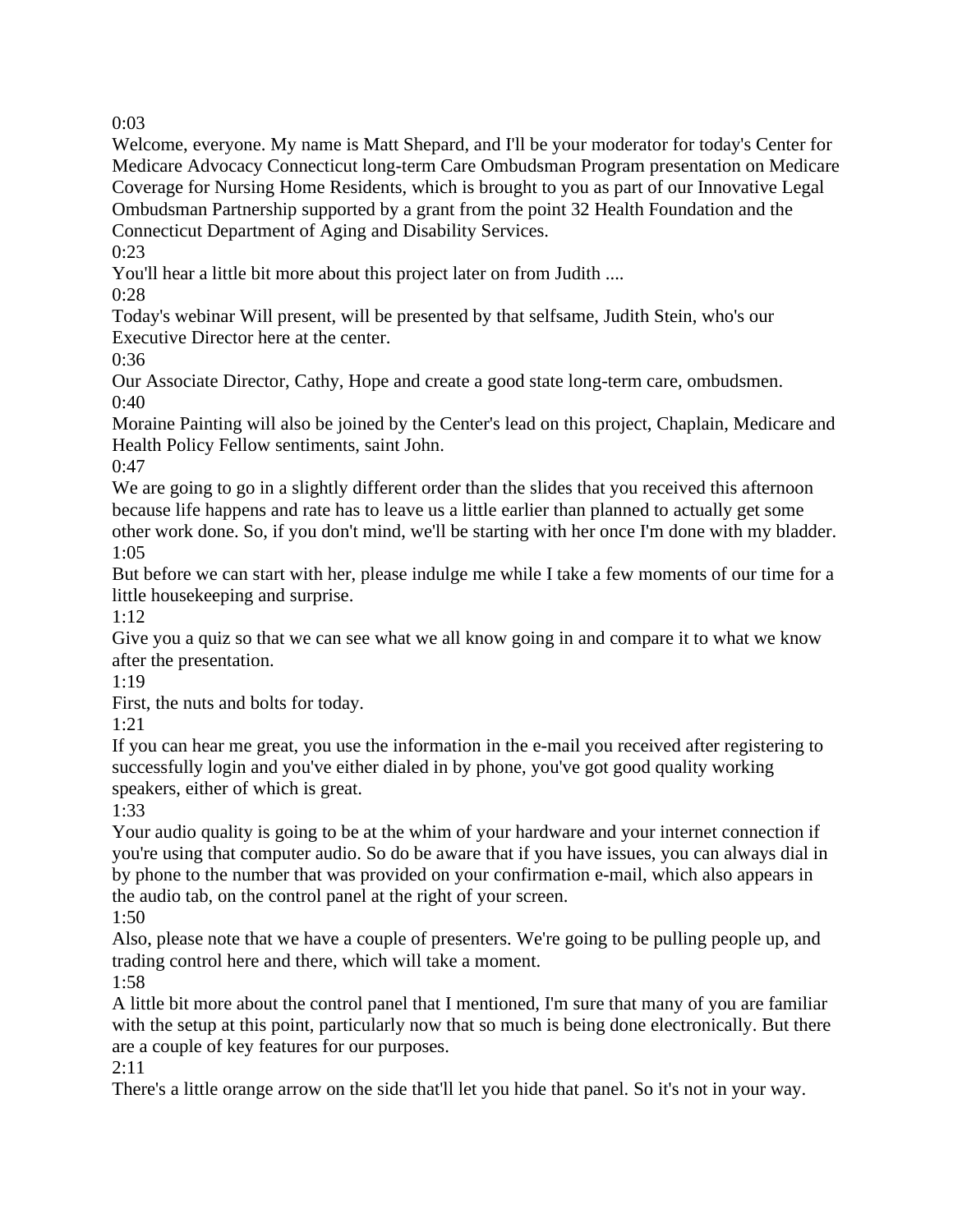There's little square that let you watch our presentation in full screen view.

2:20

And then, there's a little picture of a hand, and that's my favorite. That would be used to indicate that you have a question or comment. For the bulk of our presentation, we're gonna keep you all muted, but when we open it up for questions, at the end, you can use this icon to indicate you have something to say, at which point, I can unmute you.

2:37

Then, don't worry, if we find that your audio is not co-operating, or you decide you are too shy to ask your question out loud, you can always type stuff into the questions section of the control panel, which, I will then pass on to our presenters.

 $2:54$ 

And now, as you were warned, a brief, just five questions quiz, if you've ever done a Zoom call, this should look pretty familiar to you. Question and some answer choices are gonna pop up on your screen. I'll give everyone a few seconds to choose an answer. We can share our results, and we'll move on to the next question.

3:15

So, here you go, question one for everybody. I'll read the question alone. To qualify for Medicare coverage, you please select one answer, must have a very low-income, must be at least 65 years or older have certain conditions, or need to be able to live independently.

3:47

68% have voted, come on, who hasn't voted yet.

3:56

76%.

4:04

All right, for over 80%, and of those people who voted, fantastic.

4:09

97% have said you must be at least 65 years old, or have certain conditions, 3% chose very low income difference between Medicare and Medicaid. We will talk about these things. 4:21

Moving on to question two.

4:28

Medicare covers nursing home care for up to 100 days at a time, for 20 days, for as long as you need nursing or therapy.

4:50

No surprise that people answered this one faster, I guess, given our audience.

4:55

Alright, with 90% of the folks having voted, it looks like our huge lead is 85% of people have chosen for up to 100 days at a time.

5:08

Question three.

5:13

Medicare coverage can be available if you're only getting better.

5:17

You need daily nursing or therapy to maintain your condition, or you never leave the nursing home.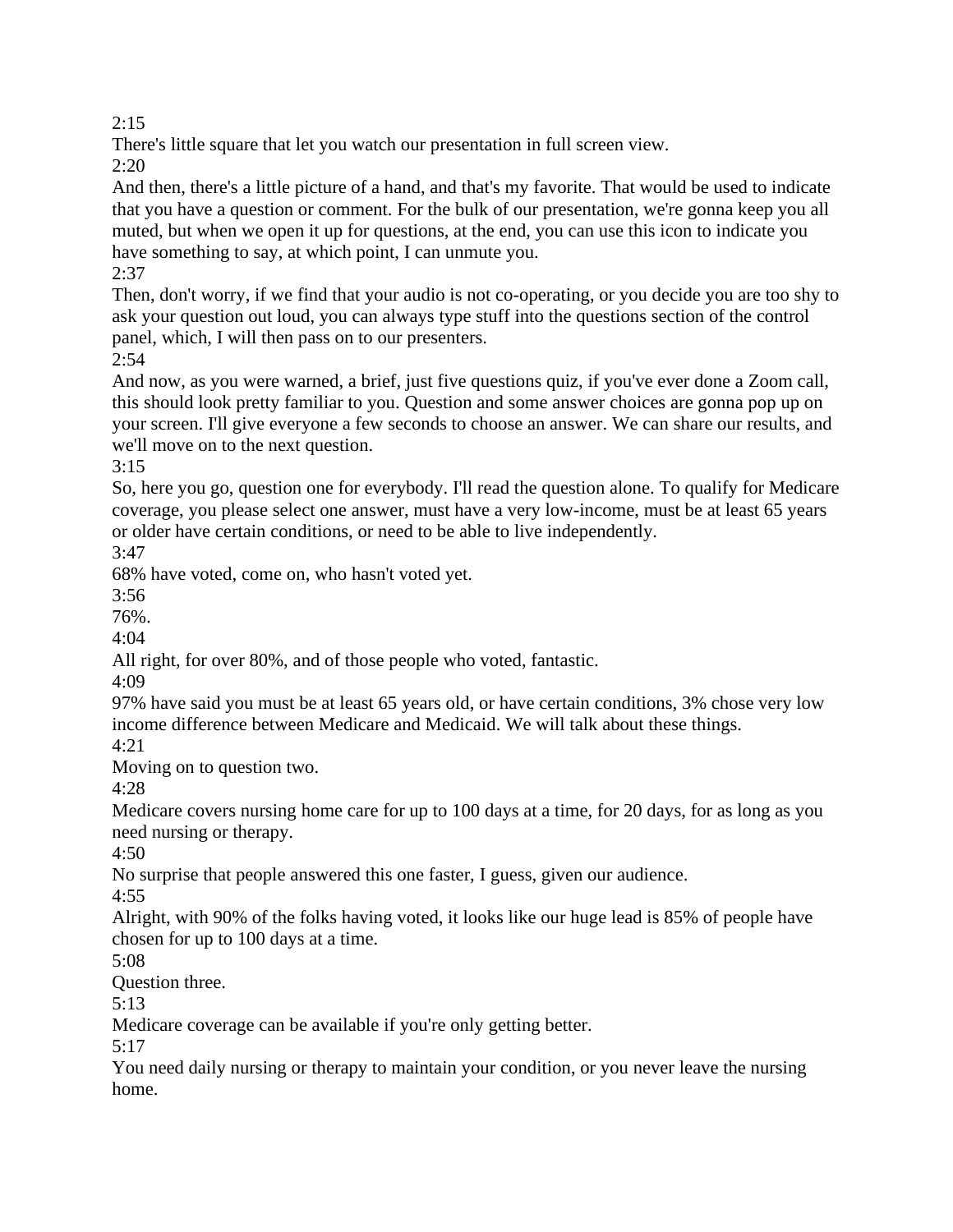Right.

5:46

90% of our audience voting, Kathy Judy, pay attention to this one, 71% said, you need daily nursing or therapy to maintain your condition, and 26% said, you're only getting better. 6:00

We'll close that.

6:03

Question four: The Center for Medicare Advocacy is hospitals, blue Curve ball for you. A nonprofit organization helps with Medicare Problems, an agency that makes decisions about Medicare coverage or part of the State government.

6:28

Oh!

6:42

Right, with that 90% threshold that I use as my cutoff, and 74% of our respondents say we're a non-profit organization that helps with Medicare problems, and 17% say, an agency that makes decisions about Medicare, 9%, say, part of the state government. Very interesting answers. We will close that poll.

7:03

And our last question on the pretest.

7:07

Medicare coverage can be available for nursing home residents for physical therapy and other therapies even after the stairs.

7:13

And you meet like a walker from a supplier chosen by the resident, Books and movies. 7:50

one more thought, going into this one, I think, we get, we nudge it up to 90%.

7:59

Maybe not.

8:00

So, 71% of our respondents here have said PT and other therapies even after the status and covered in 31%. So DME, like a walker from a supplier chosen, either wetsuit.

8:12

So, there you go, Kathy, Keep, keep an eye on that one.

8:15

I will now close our last pretest question.

8:20

And with that, I will hope that everyone's brain is moving. We've got our baseline test. And I'm going to hand things over to Maria Painter.

8:32

To tell us a little bit about the Connecticut long-term Care Ombudsman Program and get us started for the afternoon.

8:37

Marie, let's pull your camera.

8:40

Here we go.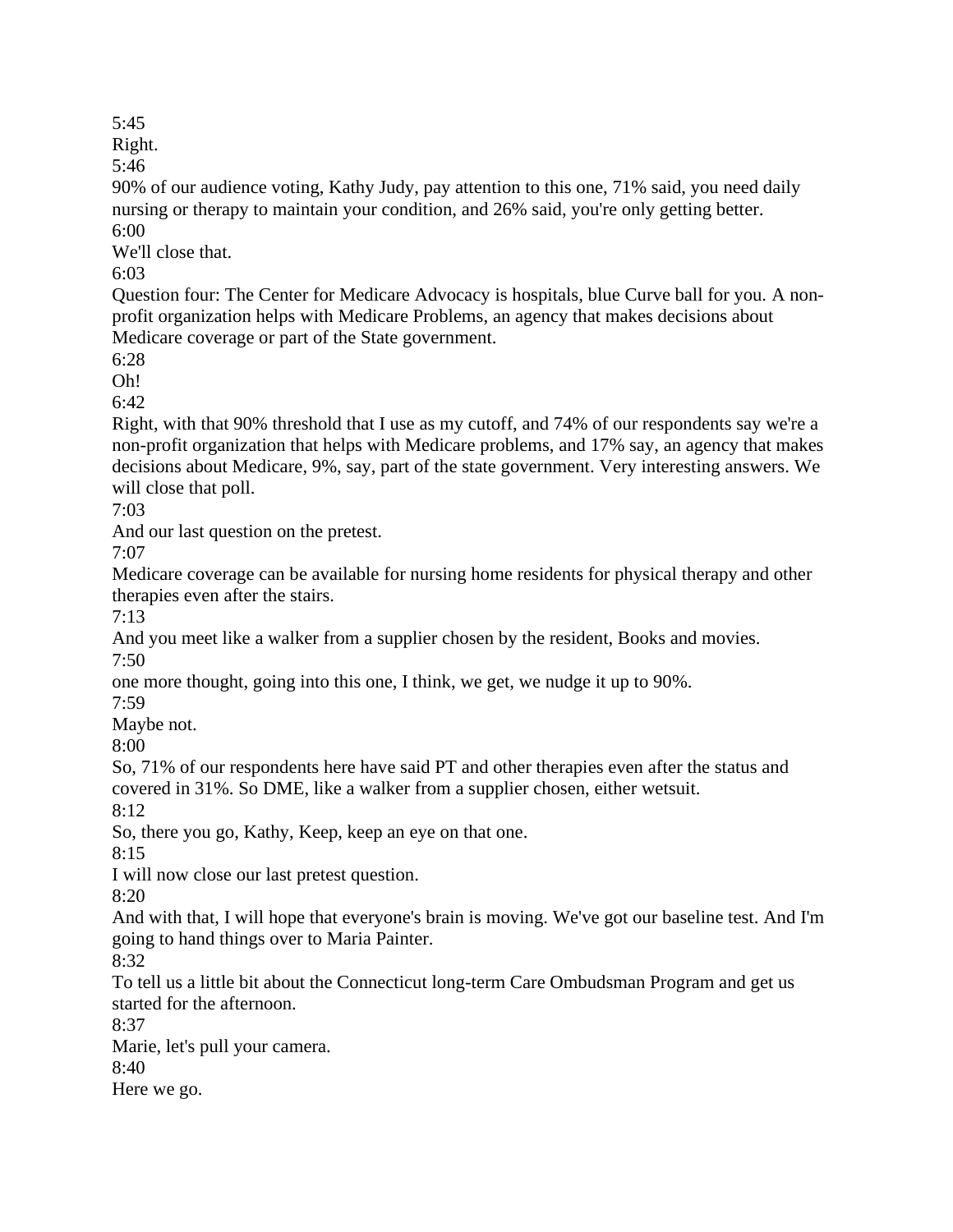Good afternoon.

8:45

So, I'm Rick Painter, I'm the state long-term care ombudsman.

8:49

For some people, that's a new word or a word that they've only become more recently familiar with, once they're in a long-term care setting, Ombudsman is an advocate for long-term care residents.

9:01

Next slide, please.

9:06

So, our office advocates for the protection of health, safety, well-being, and rights of long-term care residents.

9:13

We bring issues and concerns that are important to them, to the forefront of decision makers, understanding, hoping that they hear what residents have to say, I do that at a policy level here with the state.

9:27

Then regional ombudsmen take direct concerns and complaints from residents, family members, friends, and sometimes even staff of long term care communities, in order for us to ensure that their rights are protected.

9:41

And at that, they're heard that there's resolution to their concerns.

9:48

And we address these concerns to whatever level the resident feels is most appropriate. 9:53

So we are not mandated reporters and if a family member or friend or other interested parties brings a complaint to our attention, we have to go and talk to the resident directly to see if they want us to address complaint and how they want us to do that.

10:09

Next slide, please.

 $10:14$ 

It says, here, we respond to investigate complaints brought forward by residents, family members, and other individuals working on behalf of residents, um, everything is done in consultation with them.

10:27

And there's a website at the bottom that talks about what we do and what to know about us. 10:33

Next slide.

10:37

So we represent the resident's rights. So, here are some of the rights that residents have, and at the bottom, again, there's a link.

10:45

So that you can review all of the rights residents in long term care settings.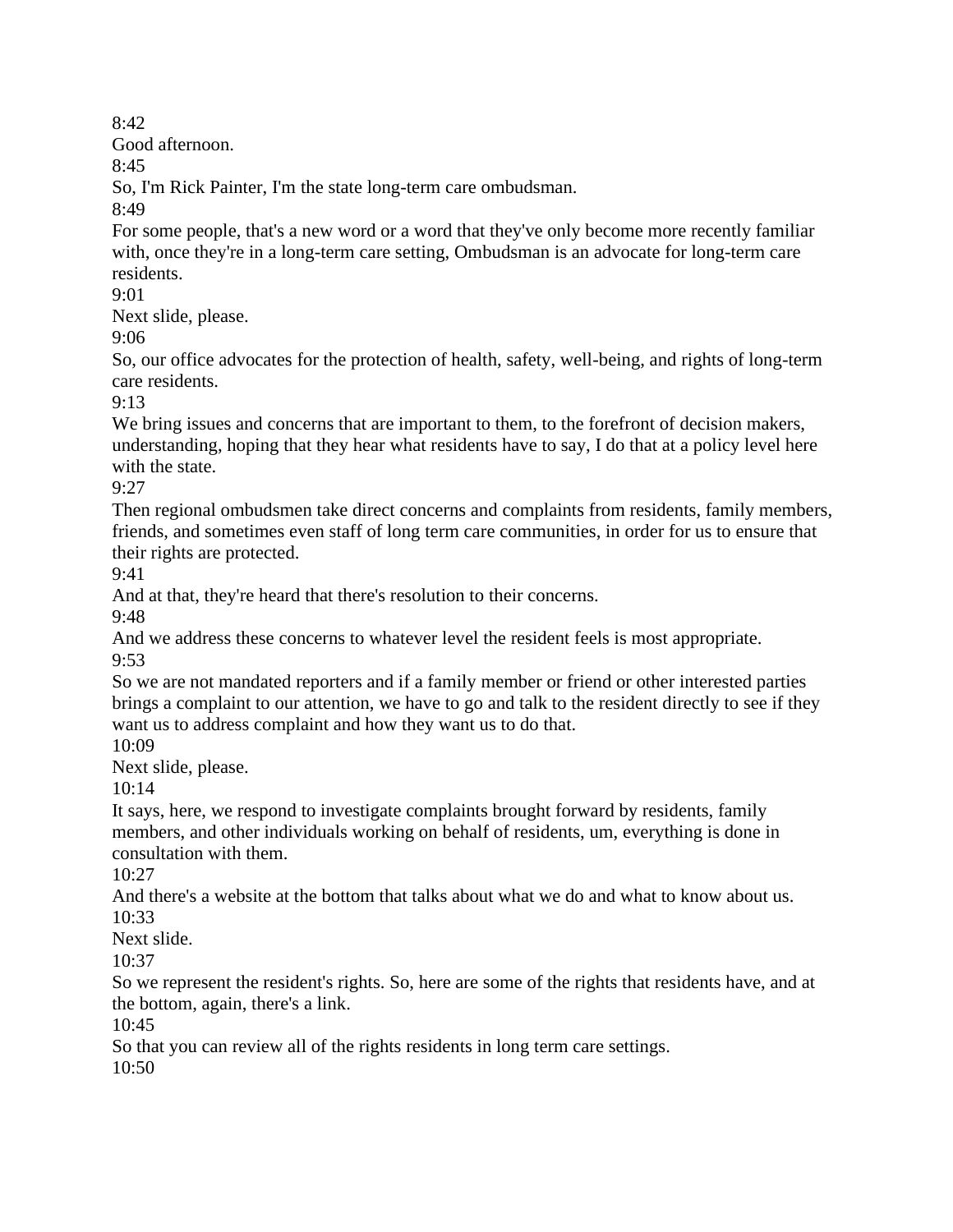I'm going to move quickly today, because I want to leave more time for the Center to go over Medicare, and some of the project highlights that we're working on together.

11:01

So we're talking about residents rights. We're talking about the rights that they have in long term care.

11:07

Communities Like to know what's happening with their health, and well being, to have privacy, to make decisions about their care and services. And these are all guaranteed by the federal 1987 nursing home reform law.

11:23

Next slide, please.

11:28

one of the things that I in my office have been working on over the past few years is inclusivity, and really working with all individuals to feel integrated into the communities in which they live and to be able to live authentically.

11:42

This is very important to us, and we want to ensure that no matter where an individual lives, they feel part of that community and can truly live in a way that represents who they are and their goals.

11:56

Next slide, please.

12:00

This is the vision statement, the mission, and the goals of our inclusive communities workgroup. 12:05

If this is something you're interested in, please reach out and let us know and I can get you more information on that.

12:11

Next slide, please.

12:15

Visitations, access and resident's rights. This is one, right that we've been working on a great deal this past year.

 $12:22$ 

Um, with ovid, we know that residents had limitations related to the right to visitors and we want to ensure that people understand that right now they should have unimpeded access to the visitors that they're choosing.

12:37

Next slide please.

12:40

Involuntary discharges and residents rights This is another area where we spend a good deal of our time and we work with residents related to notices that they may receive. 12:52

And our office has to receive all notices of involuntary discharge for any resident where the discharge is promoted by the nursing home.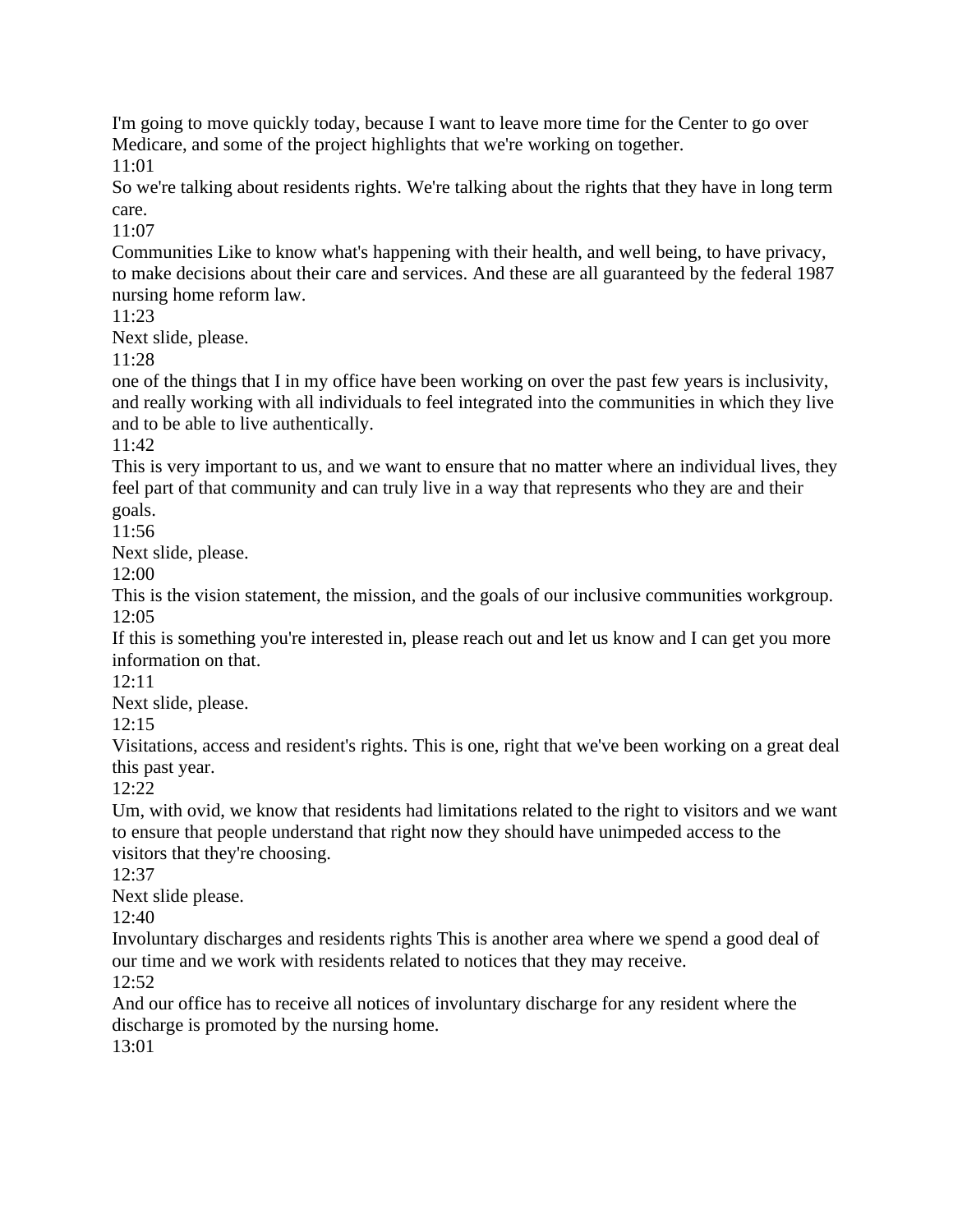So it's not a resident who's kinda raised their hand and said, I'd like to leave that is a facility initiated discharge and something that we would work with them on and see if they wanted to appeal or change have addressed. Next slide, please.

13:19

Again, there's rights related to involuntary discharges. What needs to be included in the notice that's received, and that residents have a right to an appeal.

13:29

And they get to stay in the long term care community while that appeal is pending, unless it's been done for an emergency basis.

13:37

Next slide, please.

13:41

We have a new portal that we've launched, and that should make this process easier, and hopefully, all of the information will be more streamlined for residents and will be able to ensure that they have access to that information about appealing faster.

13:58

Next slide, please.

14:02

This is our contact information, and I want to encourage people to read, let us know if they have issues concerns.

14:09

Part of our job is to ensure that residents are fully informed of their rights, and to do education and outreach with residents, nursing homes, on staff, and also family members. We promote family councils, and we have one of the country's first statewide family councils, which is hoping to help row the only councils in our long term care communities. So, if you want more information about that, please reach out to us.

14:35

We'd love to connect you with some of the individuals from the statewide Family Council, and have them assist you in starting one in your home.

14:45

We really think it's important that every long-term care community has a family council that can help represent the needs of the residents who live there.

14:54

I want to give a special thanks to the Center for Medicare Advocacy for partnering with our program for always just being a phone call away, and really supporting the individuals that we're all here to serve.

 $15:05$ 

So thank you. And with that, I will hand it back to you, Matt.

15:09

Actually, before we go, Maria, could we ask you one question to ask, When the Ombudsman Program program be the place to deal with a power of attorney for dementia patient, when there's a complaint, or concern, regarding, all right.

15:26

So, if it's, uh, complaint her concern regarding the power of attorney.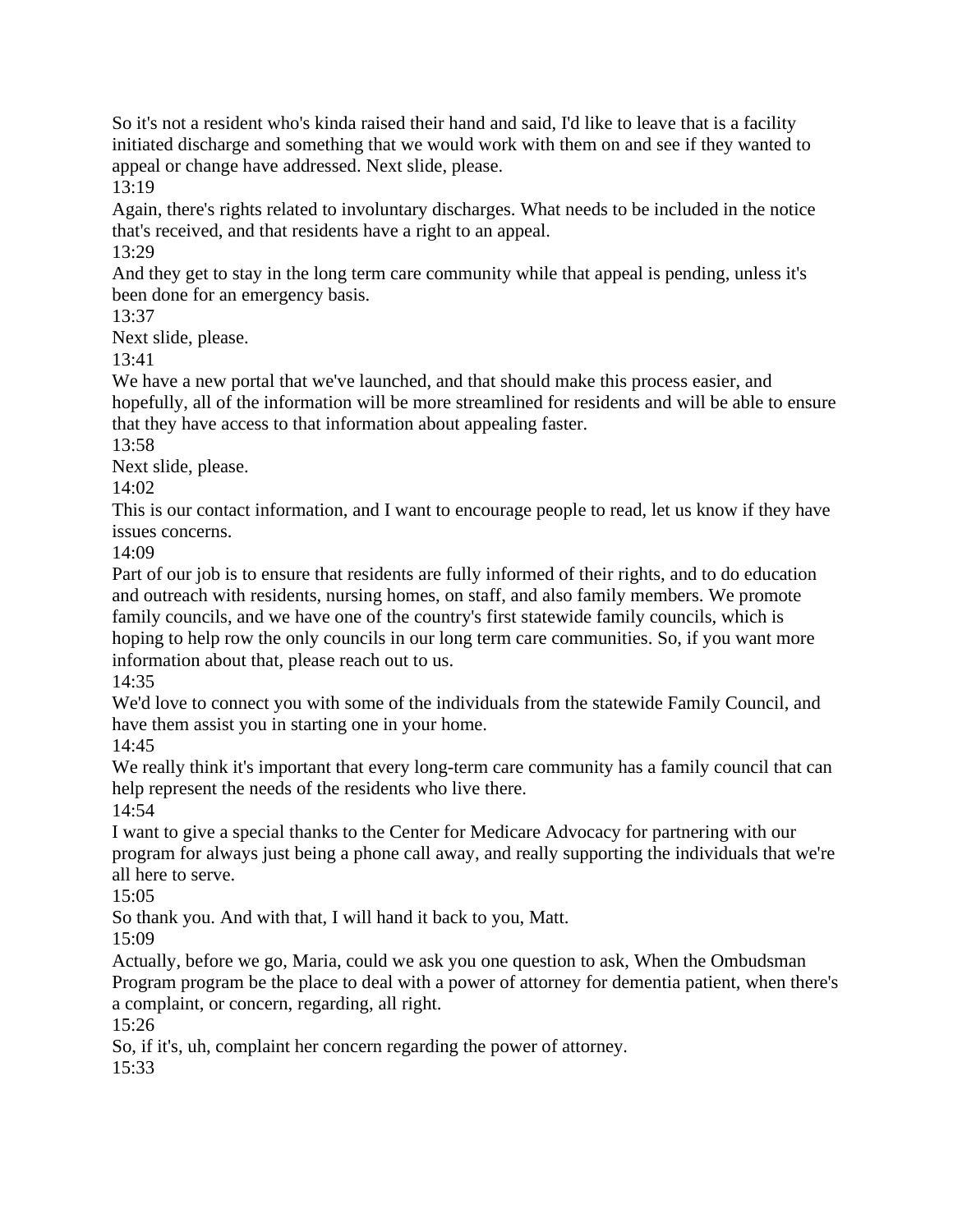Um, yes, anything related to that, as long as a resident, want to look into that for the resident, we could do that.

15:44

Maybe the power of attorney has a concern, if the power of attorney had a concern, we would go to the president and see if they wanted that addressed by our office.

15:54

We could help tolle, the Power of Attorney, how to address things themselves.

16:00

We also, on our website, which, unfortunately, I don't know if there, but if you Google The longterm Care Ombudsman Program, you will see that we have a website. 16:09

On that website, there is a lot of information about how to file a complaint with the Department of Public Health, as well, deal with issues and concerns related to care and services. 16:21

But, again, if you are a resident that has a question about a power of attorney or concern related to a power of attorney, the regional ombudsman absolutely addressed that for you. 16:33

Fantastic. Thank you very much for that. Sorry to sort of sneak that question. That's free. I appreciate that.

16:40

And, like I said, permanent public health is also available for individuals. We have on our website. I just want to put a plug out there to look for our advocacy page. So if you want to advocate, there's, we're in the middle of session, and there's things coming up, so please look at that.

16:57

And we have our Facebook Live Education sessions once a month.

17:02

And my podcast as well, which is your care, your rights, your voice. So, I hope to hear from people, And thank you for joining us today! Thanks so much!

17:18

We will pull up Judith ... kit, Judy's Camera, going.

17:27

Hello? It looks like you're still muted.

17:34

OK, good afternoon.

17:38

It's lovely to hear from our partner, Morays at the just fabulous Connecticut long-term Care Ombudsman Program, and we'll be talking a little bit about our partnership that has just begun with the Ombudsman program. But first, I want to talk about the Center for Medicare Advocacy, and I will be joined in the presentation by the rest of the key team for this project, which includes Kathy Hoell, who's our Associate Director here in Connecticut and Cinnamon saint John, who is one of our Nursing home Resident Rights Experts. And there'll be available both for presentation, from Kathy and for, for our Question and Answer period by sediment. So, thank you Cinnamon and Cassie, for joining us today. I'm grateful for that. 18:27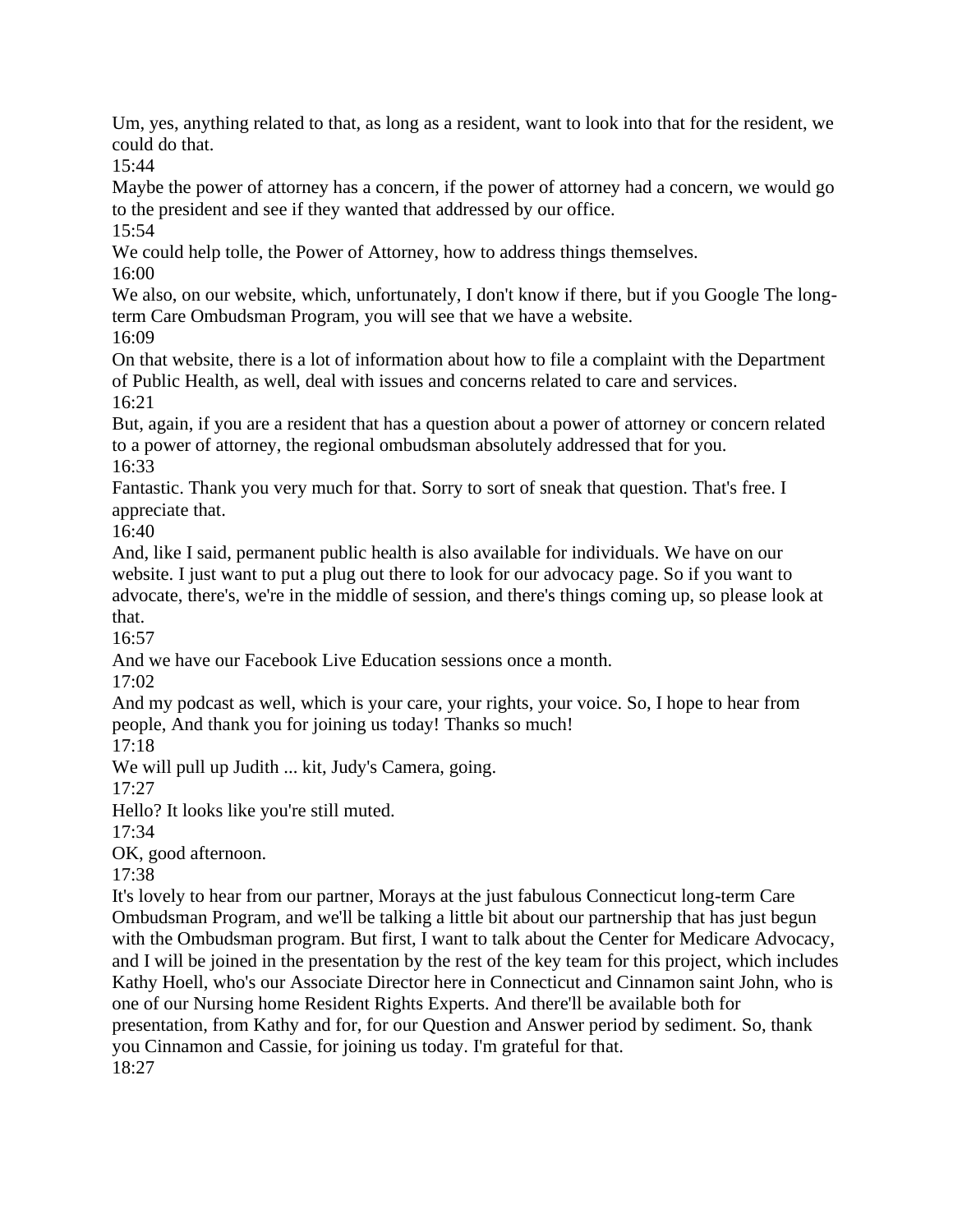The Center for Medicare Advocacy, as I'm happy to say many of you knew, is a non-profit organization that helps with Medicare problems.

18:38

Although indeed, we would be very happy to make Medicare coverage determinations. 18:43

That's not what we're able to do, because we are an independent organization independent of both the Federal and State government. And our job is to advocate on behalf of Medicare beneficiaries to make sure that they are able to get as best of our ability.

19:03

Proper coverage from the Medicare Program.

19:08

Center was founded in 19 86 and we're a non-profit, non partisan law organization. We work to advance access to prescription, to comprehensive Medicare coverage, health policy, equity, and quality healthcare.

19:24

We are based in Connecticut and Washington, DC. With additional attorneys in California, Massachusetts, and New Jersey.

19:33

We're staffed by attorneys, advocates, health policy experts, communication and text, technical experts, nurse, and a nurse consultant.

19:44

We provide Medicare related education, analysis, writing, assistance, and advocacy, and all these services are free, Bruce kinetic for Connecticut residence, thank you to the Connecticut Legislature, the Department of Aging and Disability Services, and zero point thirty two Health Foundation for making that possible.

20:09

We work in our expertise areas of Medicare coverage and appeals, and also related areas, such as nursing home resident rights.

20:21

Based on the problems that we hear about from real people every day, We build systemic change and policy initiatives, and sometimes spring litigation.

20:32

If we cannot solve that systemic problems, we identify in other ways, but everything is built off of our experience, with working with individuals, including many from Connecticut. 20:48

Next slide, please.

 $20:51$ 

The Connecticut Long-term Care Ombudsman Program and the Center for Medicare Efficacy has entered into a formal project.

20:58

As Marae indicated, the goal of the project is to optimize the value of each organization's expertise and resources, on behalf of Connecticut's long-term care facility residents, families, and helpers, all with a goal to enhancing the lives of people who live in nursing facilities. 21:19

We will share resources to maximize the impact of each organization, such as presenting together on this and other webinars, and in person educational format for forums.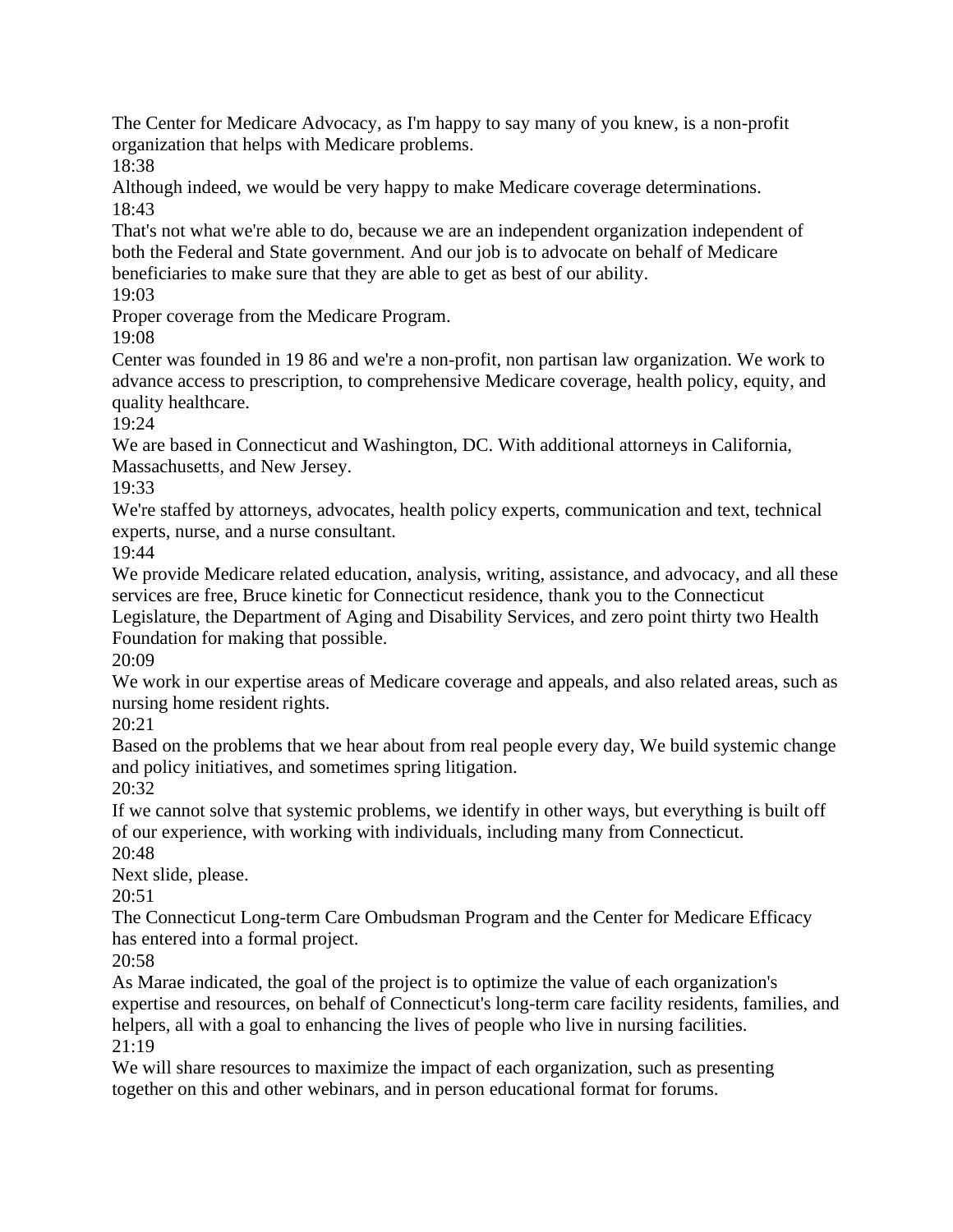You will participate in such joint education efforts, build materials, and electronic opportunities together, both in show the materials will be both in print and on our website. And provide information and referrals, as appropriate from one program to the other show, as to make the services more available, both for the second shun, the Center for Medicare Efficacy and from the Connecticut long-term Care Ombudsman Program.

22:04

If you have a problem with Medicare coverage in a nursing home, please do feel free to contact the Center for Medicare Advocacy.

22:13

That's our role in the project.

22:15

If you have a problem with someone's quality of care or resident rights or family visitation, please do contact the Connecticut long-term Care Ombudsman Program. That's their role in this partnership.

22:31

If you have questions about who to contact, call either one of us and we'll help you figure it out. 22:36

Thank you. Next slide, please.

22:41

Now, let me provide you with an overview of Medicare.

22:46

Our area of expertise.

22:48

So, Medicare has existed in since 19 65, when it was enacted as the country's first national health insurance.

22:58

And at that time, it was for people, who are 65 or older.

23:05

People usually qualify, based on that age.

23:09

And because they have paid into Social Security.

23:13

And that those dollars, that they pay into Social Security, helps pay out the benefits, from Medicare and Social Security, to all people who qualify in those programs, Medicare is not, based on income.

23:29

People can have high incomes or low incomes, or moderate incomes and assets.

23:35

And none of that will keep people from qualifying for Medicare.

23:40

It is all unlike Medicaid, which in this state we sometimes called Title 19 or Husky, which is based on people having low-income. Medicare is not.

23:51

Medicare covers people who are equal to or over 65 years of age, and certain people who have very significant disabilities and are receiving Social Security Disability benefits.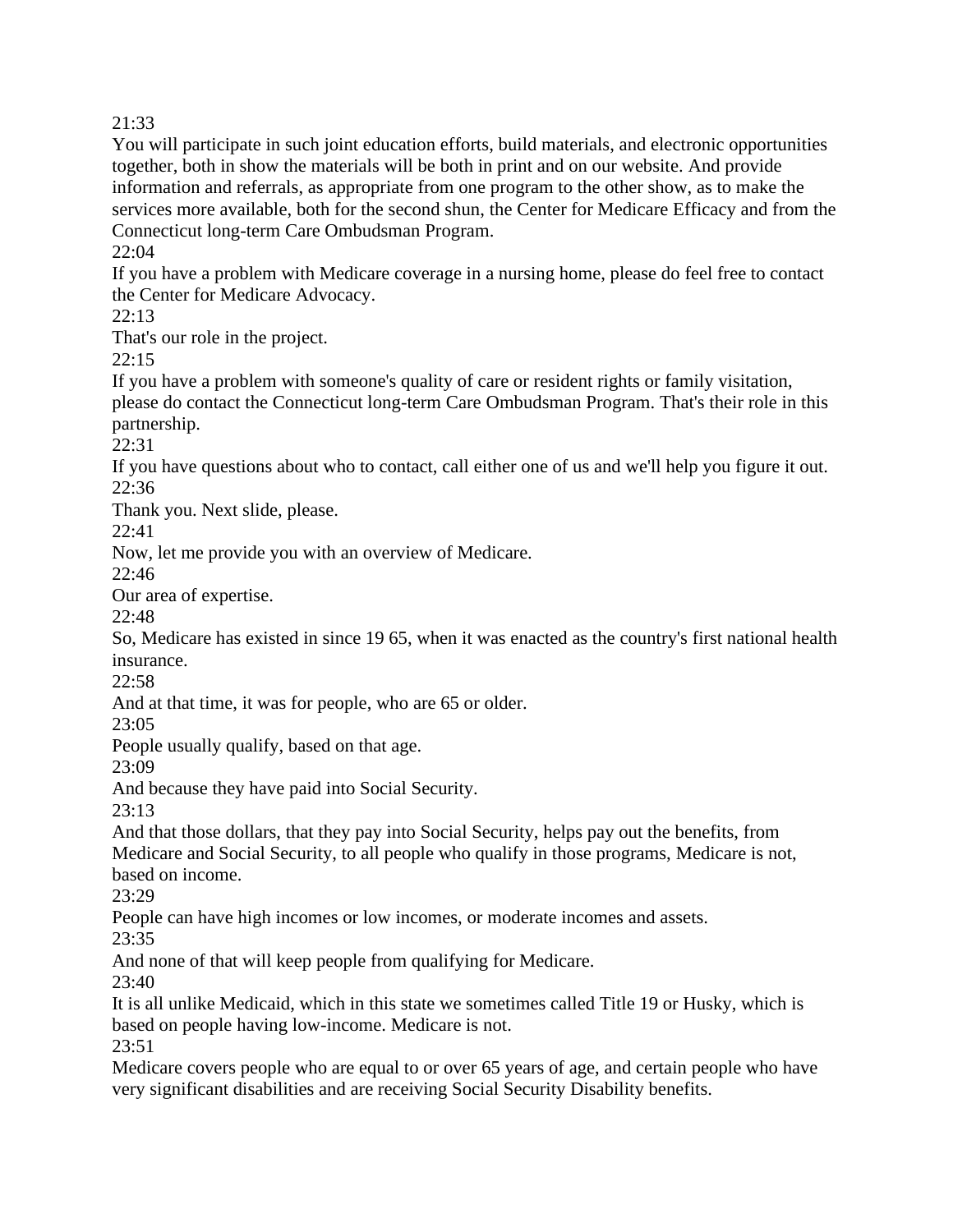And those who have end stage renal disease.

24:10

Medicare covers hospital care, nursing home care, home health care, doctors, durable medical equipment, prostheses, orthotics, hospice care, prescription medications, some preventive services, and some vaccines.

 $24:30$ 

Medicare is available through the original or traditional Medicare program, which you many, many of you will know of, and is also available through Private Medicare Advantage plans, which are run by private insurance companies.

24:49

Please note that the Medicare Advantage plans must provide at least as much coverage as the traditional Medicare program.

25:00

They cannot offer more, but they cannot offer less and. They should be following the same coverage rules as traditional Medicare, in order to ensure that they provide the shame, at least, and not less than the traditional program.

25:18

Now, Medicare also has one more part in that Part D and underpart D one can get prescription drug coverage all through individual private plans.

25:30

Next slide, please.

25:33

Medicare is based on an insurance model.

 $25:38$ 

By that, I mean that it covers some of the cost of some health care. Not everything is covered. It's going to have rules and regulations and criteria.

25:50

The most general rule is that the care must be reasonable and necessary for an illness or injury. 26:00

And E must be to diagnose tree or rehabilitate an illness or injury.

26:09

Some preventive coverage is available under Medicare and that was significantly increased as a result of the Affordable Care Act at an Kluge things like Omar Graffiti, Screenings, prostate screenings, glaucoma, and other services that will help make sure to the best of our science ability. People know that they can to keep people well.

26:39

Also, because it is an insurance program, it has premiums, deductibles and co-pays. 26:46

People who have paid into the Social Security system for 40 to 10 will not have to pay a premium for Part A, which provides coverage for hospitals, nursing homes, some home care and hospice care.

27:01

But everyone who chooses to have Part B will have to pay a premium.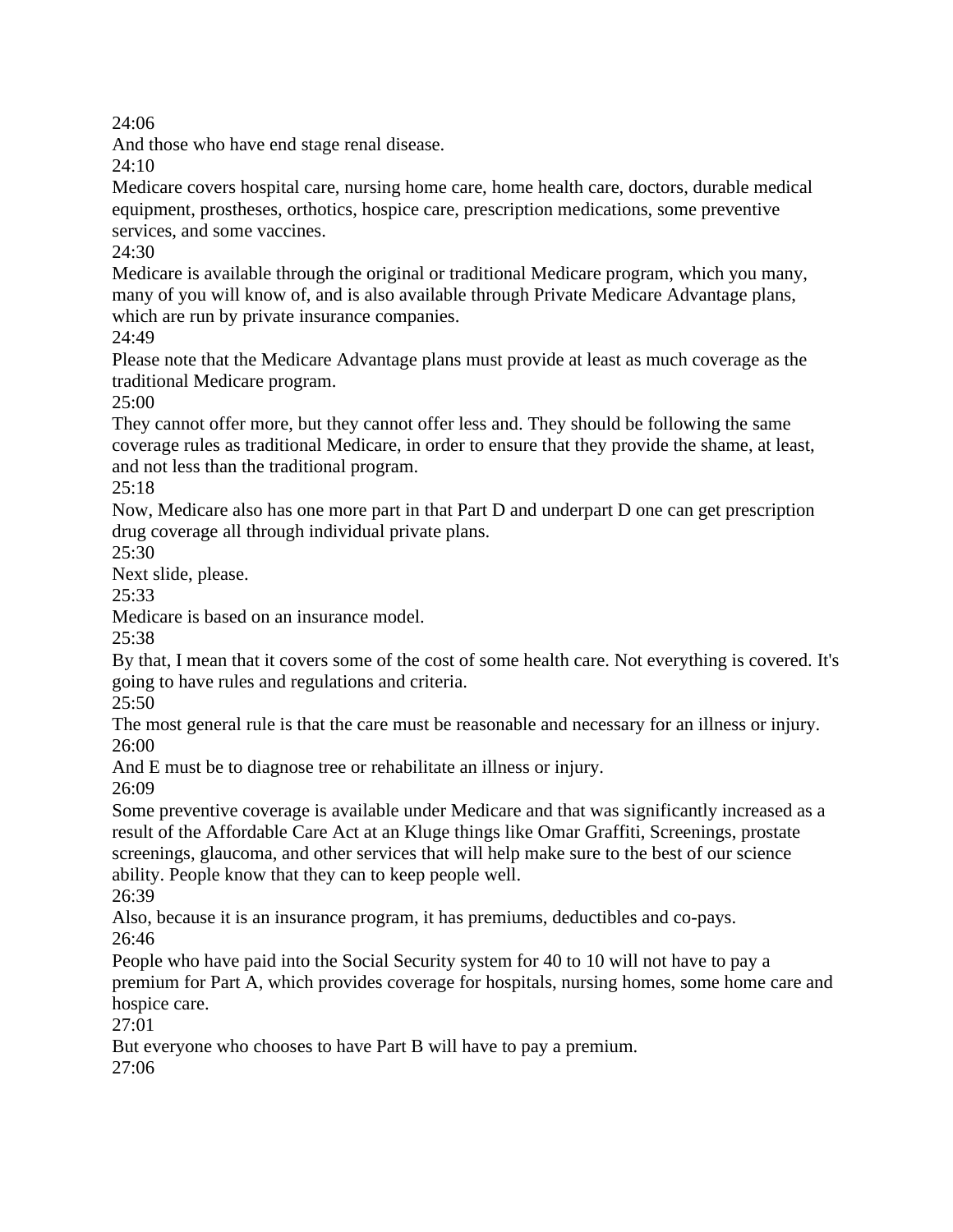And there's a deductible under Part B, which covers physician services and outpatient services, and there is a deductible for hospital stays.

27:17

There are also co-pays for many of the services covered under Medicare.

27:23

And there is an insurance option called Medigap policies or supplemental Medicare policies, which one can purchase to help cover those premiums, deductibles, and co-pays.

27:37

Now, we're going to focus in on the most important coverage for this particular discussion. 27:44

Medicare covered care for skilled nursing facility residents, and for that, I'll turn the program over to Kathy Hoell.

27:54

Super. Thank you so much, Judy.

27:56

Hello, everyone. I'm moving ahead of myself. Yes, today we're going to cover the coverage for skilled nursing facility residents.

28:07

We're going to first look at the criteria that you need to have in order to be eligible for Medicare, nursing, home facility, resident coverage, and then we'll look at the, the coverage that you actually get once you meet that criteria.

28:25

So when you are covered in a skilled nursing facility, the physician must first certify that that SNF or skilled nursing facility level of care is required and write an order.

28:40

So you have that specificity from the physician that there's a necessity for the care. 28:48

Generally, you have to have a prior three day qualifying hospital stay before Medicare will cover skilled nursing facility.

29:00

What does that three day qualifying hospital stay require?

29:04

Inpatient, Medicare covered hospital stay.

29:08

Emergency room and observation status do not count toward that three day qualifying hospital stay.

29:17

Although we do know that some Medicare Advantage plans will waive the three day hospital stay, one should always check with their plan if they have a private Medicare plan. 29:28

Also, generally, you have to enter a skilled nursing facility within 30 days of hospital discharge, unless it's not medically appropriate to begin a course of treatment beyond 30 days. 29:42

So essentially, what we're saying here is that once you've finished with your hospital stay, you should go to the skilled nursing facility.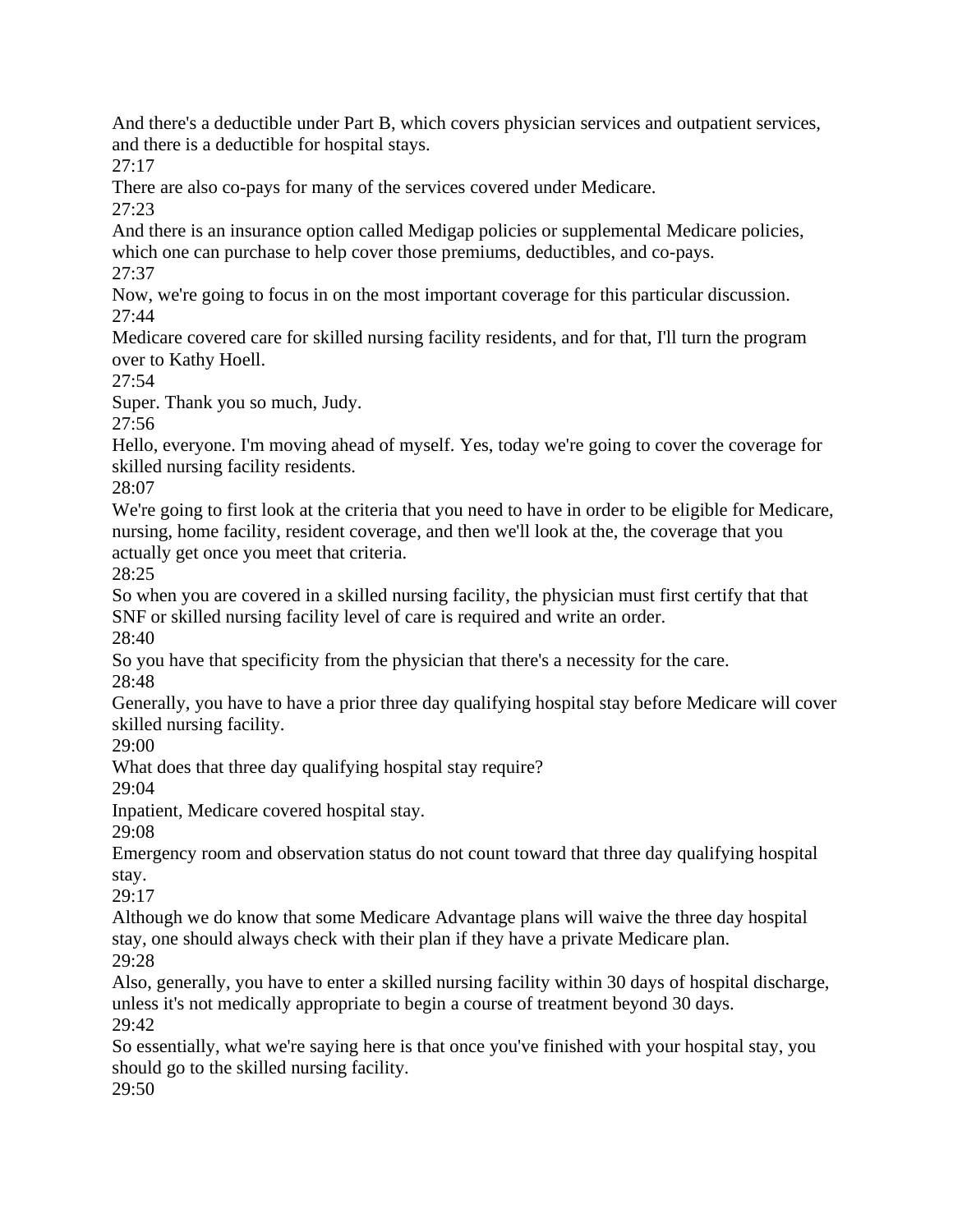Now, many people will go directly from the hospital to the facility. Other people may need to recover.

29:58

So if, say, for instance, you've had surgery and you have wounds that need to heal, or you have had some kind of anesthesia that has to work out of its system before, you can go do the therapy that you may need to do in a skilled nursing facility. There may be a number of reasons. 30:18

That's why Medicare allows for someone to have 30 days to get from the hospital once discharge happens to the skilled nursing facility and be covered under Medicare sometimes. And this last bullet, when it's not medically appropriate, there are times when a doctor may say, this person is going to need at least two months before they're ready to have therapy, because they need to recover from the surgery. They need to recover from their wounds. And that would be an exception that's allowed under Medicare.

30:55

So now that we know the coverage criteria, that you have to have an order and a certification, you have to have a three day qualifying hospital stay.

31:04

Then enter the skilled nursing facility within 30 days of that hospital discharge.

31:10

What coverage do you get under Medicare?

31:16

So trying to move these slides forward, pardon me for just a second. There we go. So what is the coverage? It's up to 100 days of coverage per benefit period. And I'm going to explain how a benefit period is defined on the next slide.

31:34

There's no deductibles or co-payments for days 1 through 20.

31:39

Then the co-payment for days 21 to 100 is currently 194 dollars and 50% a day.

31:46

In 20 22, that will change every year.

31:51

Medicare will pay if the individual receives daily skilled care.

31:56

So what does that involve? It must, the care must be medically reasonable unnecessary. 32:02

It can be safely and effectively performed only by or under the supervision of a professional or technical personnel. Typically, that's a nurse.

32:14

A physical therapist, a speech language pathologist, would be an audiologist, could be even a licensed practical nurse.

32:24

And, and it must be performed daily and daily, as defined by Medicare, as seven days a week of skilled nursing, and, or therapy, or five days a week of therapy. Oftentimes, you may see a facility only offers therapy Monday through Friday.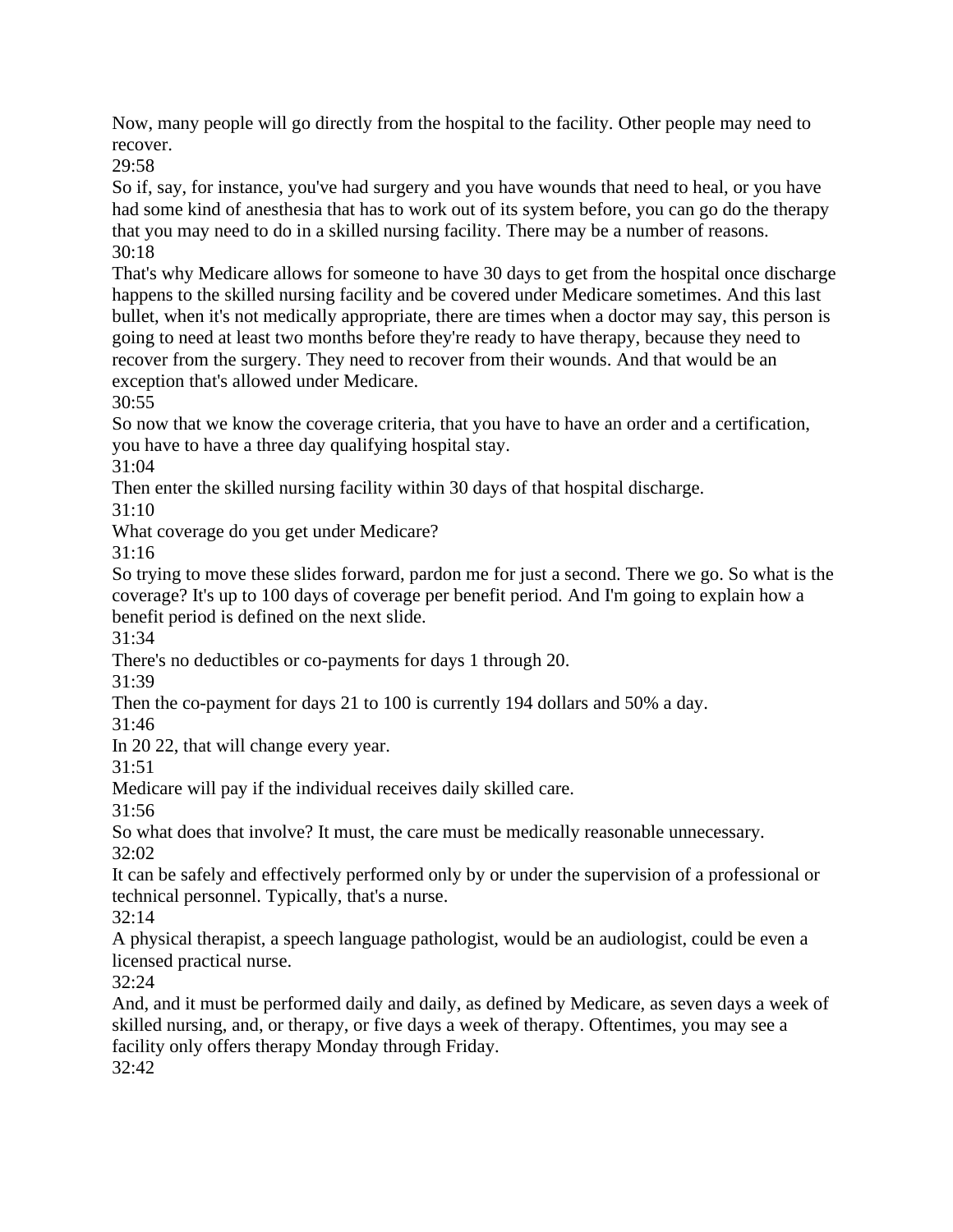The federal, Medicare, Medicaid agency also monitors resident rights, including visitation, as a duty and married have just discussed.

33:01

I'm sorry, for some reason I'm having difficulty moving these slides.

33:04

The Medicare benefit period is also known as the spell of illness.

33:09

So, remember, when I said that you get 100 days per benefit period? It's not like you sometimes would see an annual deductible and you get a deductible for a year, and once you've met that, this is a different, this is different. So you can have more than one benefit period in a year. 33:27

And the benefit period begins on the first day that the beneficiary, the Medicare beneficiary is admitted to the hospital.

33:35

And then the benefit period would end when a beneficiary has not been in a skilled nursing facility or hospital for at least 60 days in a row.

33:45

Or if a beneficiary remains in the skilled nursing facility, doesn't leave, doesn't go home, but there's been no skilled care for at least 60 days in a row.

33:56

Once the benefit period ends, that period of time of 60 days without skilled services, then if a person is re-admitted to the hospital, then they would get another hundred days of care even if they haven't.

34:12

Finally, finally, used all of the days in the previous benefit period, they would start a brand-new benefit period.

34:26

So, this is a summary of what we just discussed. It's in a little bit of a different format, but these are the coverage criteria.

34:33

So, the individual requires daily skilled care on an inpatient basis, so the doctor will order the care.

34:43

The Care will include seven days a week of nursing, or nursing and therapy combined, or five days a week of therapy, And these are the skilled services, nursing, physical therapy, occupational therapy, speech, language pathology, speech therapy.

34:59

Generally, you have to be admitted to a skilled nursing facility within 30 days of a three day inpatient hospital stay.

35:08

Remember, observation, status, meaning that you were not admitted to the hospital, but the hospital was observing you for your care and your condition, that doesn't count toward the three day hospital stay, and prior hospital stays can be waived if you're in one of the private Medicare Advantage plans.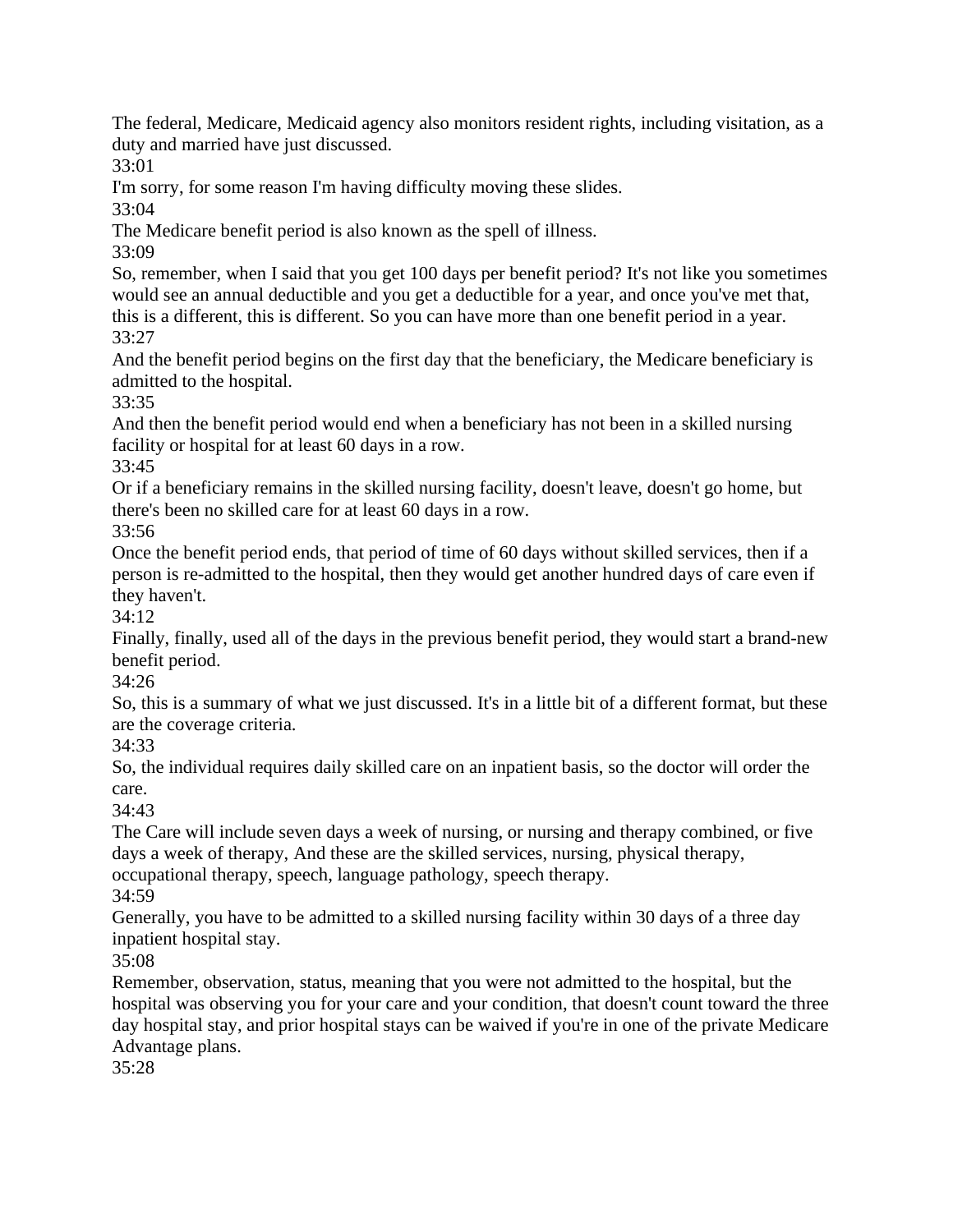So the benefit is up to 100 days of skilled nursing facility coverage per benefit period, or spell of illness.

35:39

Judy, do you want to take this next slide?

35:45

Certainly, one of the important messages we want you to take from this session is that if you meet the coverage criteria for Medicare, that Kathy just went over, you do not have to improve in order to get Medicare coverage.

36:08

That is, the program understands that some people will not have restoration potential, but rather we'll need the services to maintain or slow decline of their condition. 36:21

As a result, the law specifically notes that restoration potential of the patient is not to be the deciding factor in determining whether skilled services are needed.

36:34

And even if full recovery or medical improvement is not possible, a patient is recognized to possibly need skilled services, that nursing or therapy, that that Cathy described, to prevent further deterioration or to preserve current capabilities.

36:54

And if that's the case, Medicare coverage may still be available.

36:59

Next slide, please.

37:02

So, another way of putting that, in the positive is that maintenance, therapy and nursing therapy, or nursing to maintain the person's condition, is cover bull under Medicare, and services would qualify as skilled to maintain for maintenance therapy when the specialized knowledge and judgement of a qualified therapist or nurse is required to design and establish, and, or perform, a maintenance program.

37:37

Next slide, please.

37:40

Right, so, we have common coverage questions that often come to our office, so we thought we'd share with you those questions and the answers for those questions.

37:52

So one of them is, will Medicare pay for care in a skilled nursing facility if you are admitted to a skilled nursing facility from home?

38:01

And the answer is maybe. So usually, an individual requires a three day inpatient hospital stay. 38:10

But as we talked about in the last few slides, you can wait up to 30 days to enter a skilled nursing facility after a hospital discharge.

38:20

So in those cases, where you may have been in a hospital, met your three day hospital stay, but are not quite ready to go for rehabilitation or therapy, or are nursing, because you're healing, then you can go home. And within 30 days, go into the skilled nursing facility.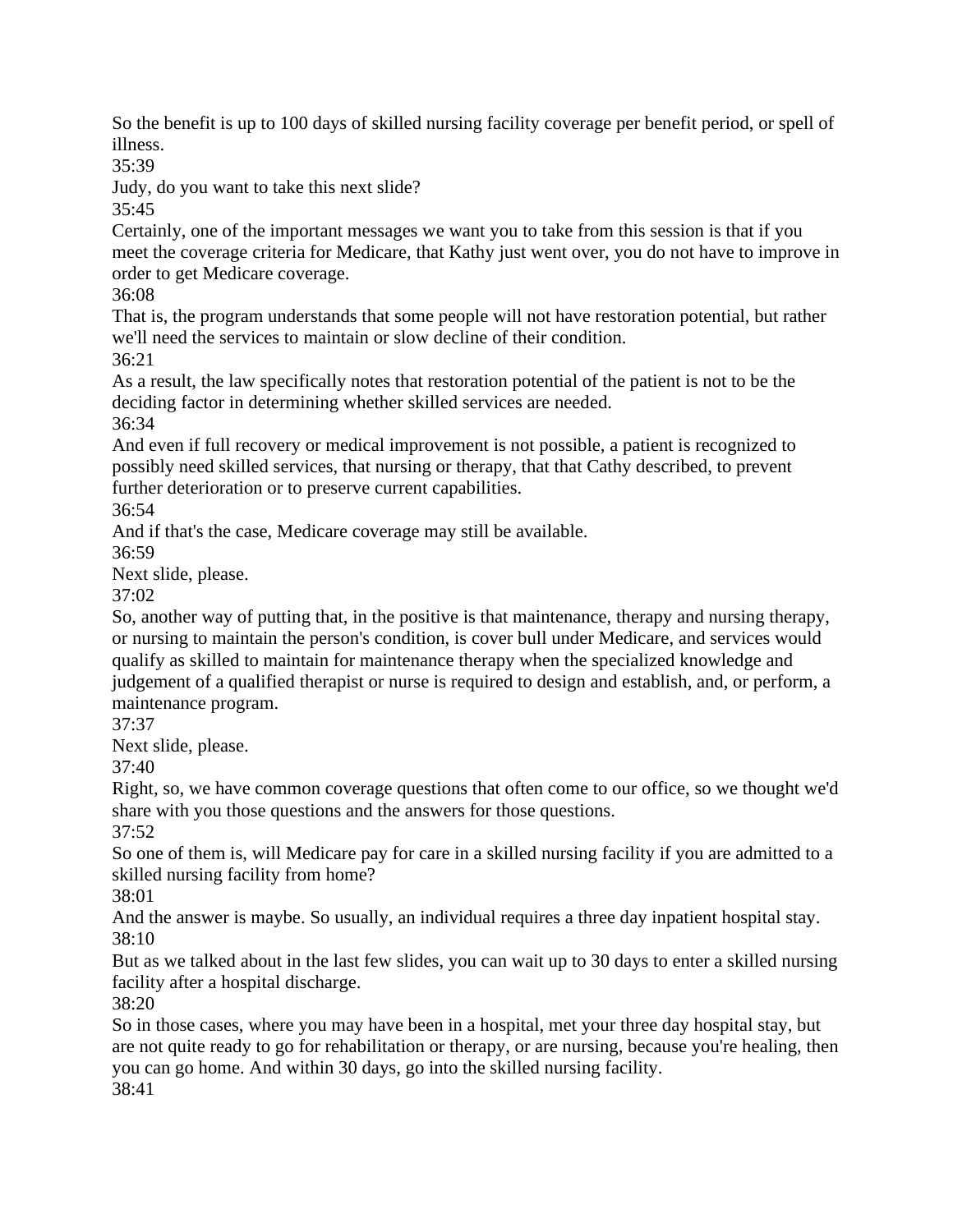So another question.

38:43

Will Medicare pay for care and SNF if you only need help getting to and from the bathroom and remembering to take your medications?

38:52

Even if there isn't anyone else at home to take care of you? Unfortunately, no. The individual hasta need and receive daily, skilled services, which are nursing and, or therapy.

39:06

Can Medicare pay for care in a skilled nursing facility, if you can, if your condition is chronic and unlikely to improve?

39:15

Yes, as Judy just described, if you need daily skilled care, the key is that you have a need for skilled services, not the ability to improve.

39:26

I was working just yesterday with an individual who was told he wasn't progressing, so that he could not stay in the skilled nursing facility. And I ask the question, will the person decline in their condition if they don't get therapy?

39:42

And the answer was an emphatic yes, in that case, even though he's not progressing, he certainly is in need of skilled services to maintain his condition, and prevent decline of his function. 39:57

Does Medicare pay for long term care in a skilled nursing facility?

40:02

No, Medicare covers up to 100 days per benefit period.

40:09

So there are some related coverages for skilled nursing facility that I also wanted to share, to make sure people were aware of.

40:18

Therapy services, Physical therapy, occupational therapy, speech language pathology, and audiology can be covered after 100 days of SNF coverage, when that expires, if the person has Medicare Part B coverage.

40:34

That is, other than that, coverage for all of that, everything that's basically non inpatient. So you have exhausted your 100 days, but you may be a resident of a skilled nursing facility and still need therapy services. So those are covered as outpatient. therapy services not covered through the skilled nursing facility.

40:59

Durable medical equipment is considered included and Medicare payment to the skilled nursing facility.

41:07

So when you're within that 100 days of coverage, and Medicare pays the skilled nursing bill, they are, including in that, anything that someone supposedly will need as far as durable medical equipment.

41:20

And that's not considered something that Medicare will pay for separately.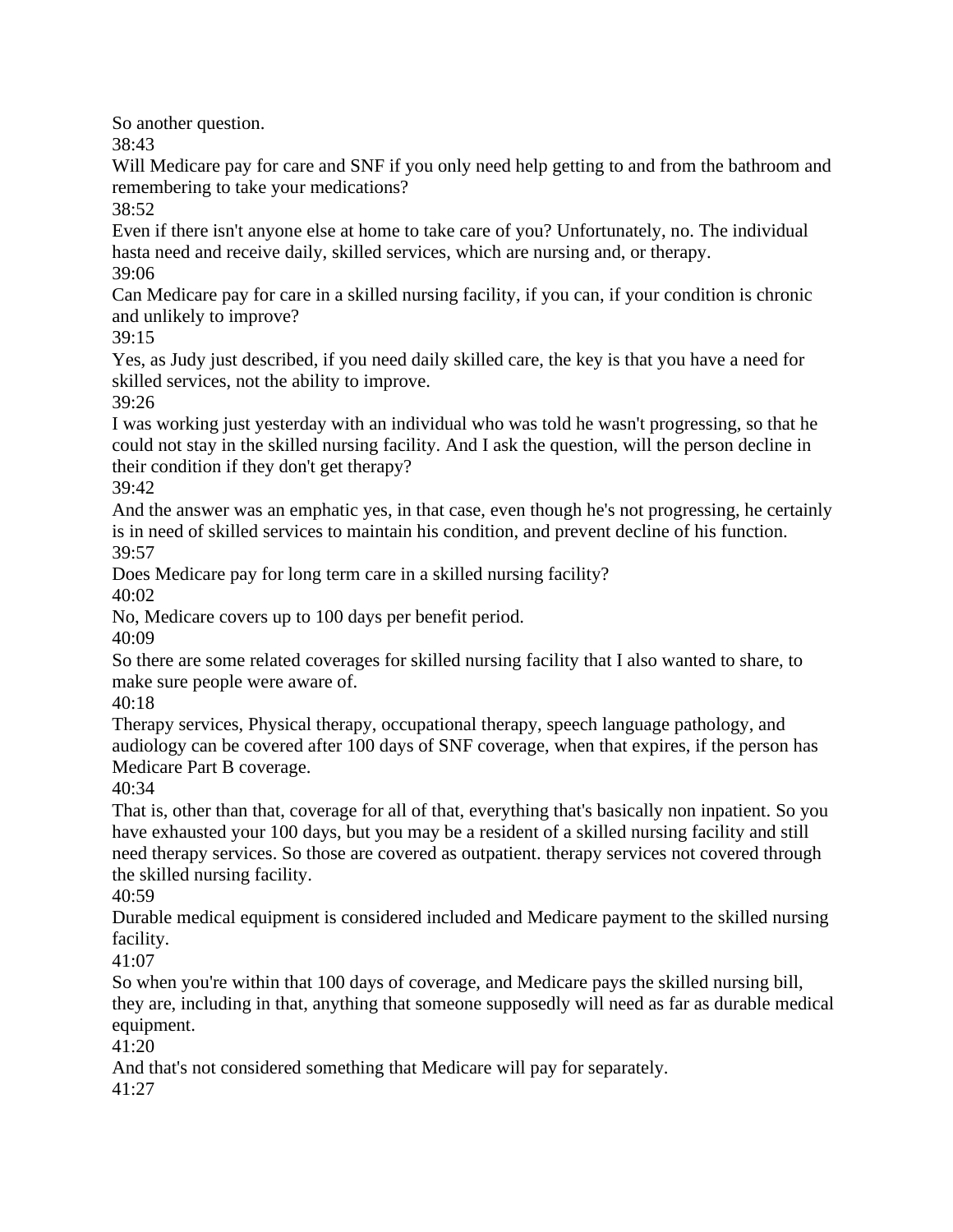But unfortunately, there is, within the statute an exclusion of payment to someone who resides in a skilled nursing facility, even if that's their only home, even after the 100 days expires, where Medicare will not cover the durable medical equipment needs of someone in who lives in a skilled nursing facility. That's one of our policy issues that we are trying to get changed because clearly that's that's very discriminatory and and and unfair to people who live in nursing homes and cannot get those durable medical equipment that every other Medicare beneficiary has access to.

## 42:12

Ambulance coverage for medically necessary transport can happen to the nearest provider of services that are not available in the skilled nursing facility.

## 42:22

So, I would say to that, that if there is no other safe transport, and the services are not available, that you can get ambulance transport to and from another provider, and Medicare should cover that.

42:38

And finally, a hospice coverage can be available for people living in skilled nursing facilities.  $42:43$ 

There are items services. Drugs for pain relief, symptom management, and counseling that are beyond what the skilled nursing facility might be able to provide.

42:54

However, Medicare does not pay for hospice related room and board in the skilled nursing facility.

43:06

I want to let you know about a program that helps people to pay their Medicare costs. Many people in Connecticut are not aware of this program, and it's a very generous, important program to help people pay for costs related to Medicare, as Judy described, the possibly the premiums, co-insurance, and the Co-payment.

43:30

So if you are a Connecticut resident, and you have incomes, that are currently, This will change, hopefully, within the next couple of weeks, but these are the 2021 numbers, \$2660 a month, or a 35, 91, a couple.

43:48

And the calculation of these inkatha of this income is a little bit tricky.

43:55

So I would say, if you are within a reasonable shouting distance of these numbers, call the Connecticut choices program, and at no cost, they will do a very brief financial screening to review whether or not you qualify for the Medicare Savings Programs.

44:15

Again, those can help pay significant costs of of premiums and out of pocket expenses and Medicare.

44:27

Here are some links to this Medicare savings program that we have on our website, Medicare, advocacy dot orci at the Center for Medicare Advocacy. We have some fact sheets in English and Spanish, and we have flyers. We have done a webinar, Medicare savings programs for Connecticut beneficiaries. That's available on our website.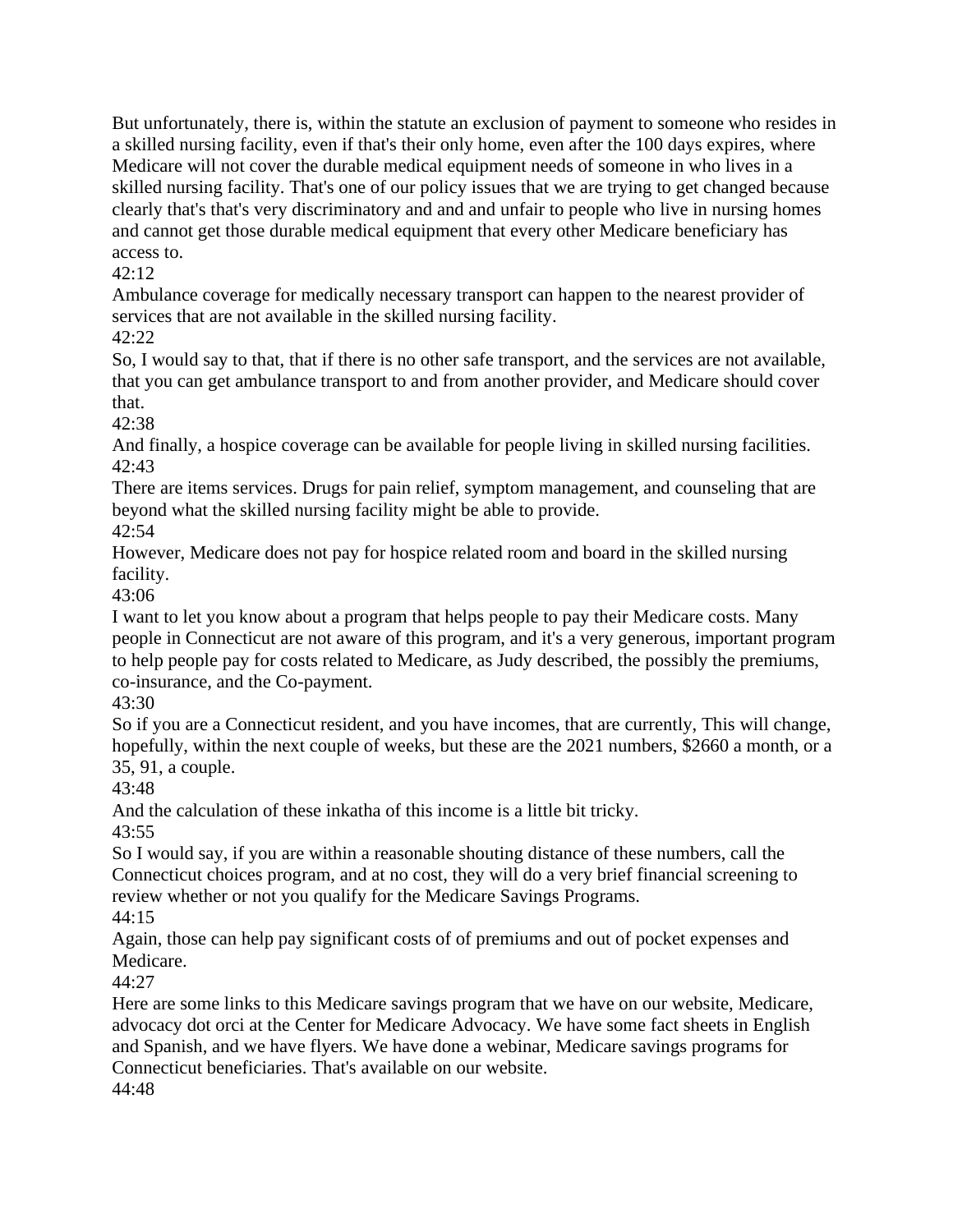And here's a link to them: the Medicare Savings Program application. The applications are done through the Department of Social Services. But, as I mentioned, the choices program, which is the program that helps people understand Medicare in Connecticut, and it's in Connecticut helps people understand the federal Medicare program.

 $45:10$ 

Those are the folks that do the screening for all kinds of types of benefits that people may be eligible for.

45:19

And again, this is to give you that information about the choices program, in addition to helping to see if people qualify for the Medicare Savings Program. They will also do a very knowledgeable, unbiased review of Medicare public, and private options in Connecticut. 45:39

There are so many choices, two, that people have, about how they get their Medicare, Whether through the public program or through a private Medicare Advantage plan, as Judy described. And it's important to know that, that the choices program can help provide that

direction that is unbiased and well informed.

46:06

In addition, there are services available for Connecticut beneficiaries. Through our website at medicare advocacy dot org.

46:15

There are medicare related case evaluations. As Judy mentioned, we provide legal assistance and advocacy. We also do information and referral.

46:24

And we are available Monday through Friday, 9 to five, and we pride ourselves in having an individual answer the phone.

46:34

And that individual will either provide brief information and referral to other sources, or we'll help you to, to guide you to the right person within our organization to help resolve your issue. 46:48

We do appeals of inappropriate Medicare denials.

46:52

So if you are at a place where you are being told that Medicare won't pay for your care in the future, and you believe it's medically reasonable unnecessary, and you have time left in your benefit period, please let us know. We will be happy to review the issues with you. 47:10

We also have Connecticut resources and a very specific Connecticut section on our website of Medicare advocacy dot org, and here's our two phone numbers. You'll see them on multiple screens where you can reach us that, 800 number is a toll free number for anyone in Connecticut. 47:32

So, um, we're happy to take any questions, and we'd love to hear from our audience, Matt, except before we go to questions, test time.

47:44

And I'll leave you guys up. You can comment on the test answers that we get this time. 47:50

So same questions as before, but you should all know the answers. Now, we expect 100% correct answers Now.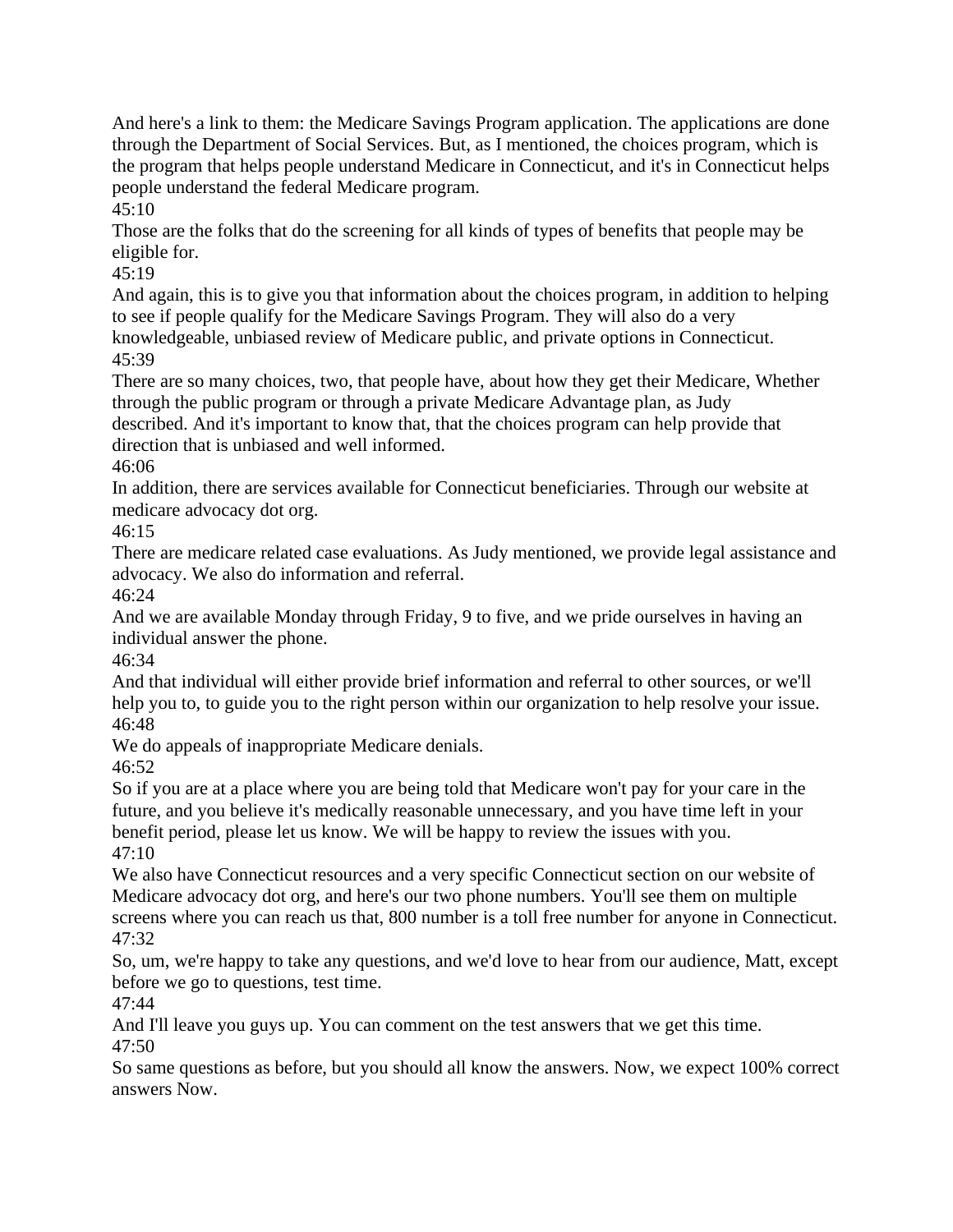I'm launching Question one, to qualify for Medicare coverage.

48:00

You must have a very low-income must be at least 65 years older, have certain conditions need to be able to live independently. What do we think?

48:29

Rich got three quarters of our folks voted at 30, so I can see here.

48:36

80%.

48:37

This is great, Loving these responses.

48:44

Gonna close this poll, 100% of people, Judean Cathy responded, must be at least 65 years old, or have certain conditions.

 $48:55$ 

Fabulous.

 $48.59$ 

Great, Post, test question two.

49:04

Medicare covers nursing home care for up to 100 days at a time, for 20 days, or for as long as you need there singer therapy.

49:48

Right. About three quarters of our votes, in. Interestingly, 80% say for up to 100 days at a time, and the remainder safer as long as you meet nursing or therapy.

50:01

I think that might have been a wording issue.

50:05

Yeah, it gets to that point in and we did talk about how you can get therapy of four met under Medicare Part B after your nursing home coverage ends.

50:17

But that's not the coverage for the skilled nursing facility itself, that is a separate kind of a la carte benefit under Medicare.

50:27

Right? It won't be covering after 100 days where the room and board and that full surface, as Kathy said.

50:35

So, if we confused you in the wording, We're sorry, but that's, that's the truth 100 days, full Medicare for the room and board, and all the care service you need if you've got daily, skilled nursing and or therapy, and after that time, you can pay, kind of, get coverage, like Kathy indicated, kind of our cart or therapy.

51:00

Exact clear setup.

51:03

Question three, Medicare coverage can be available if you're only getting better.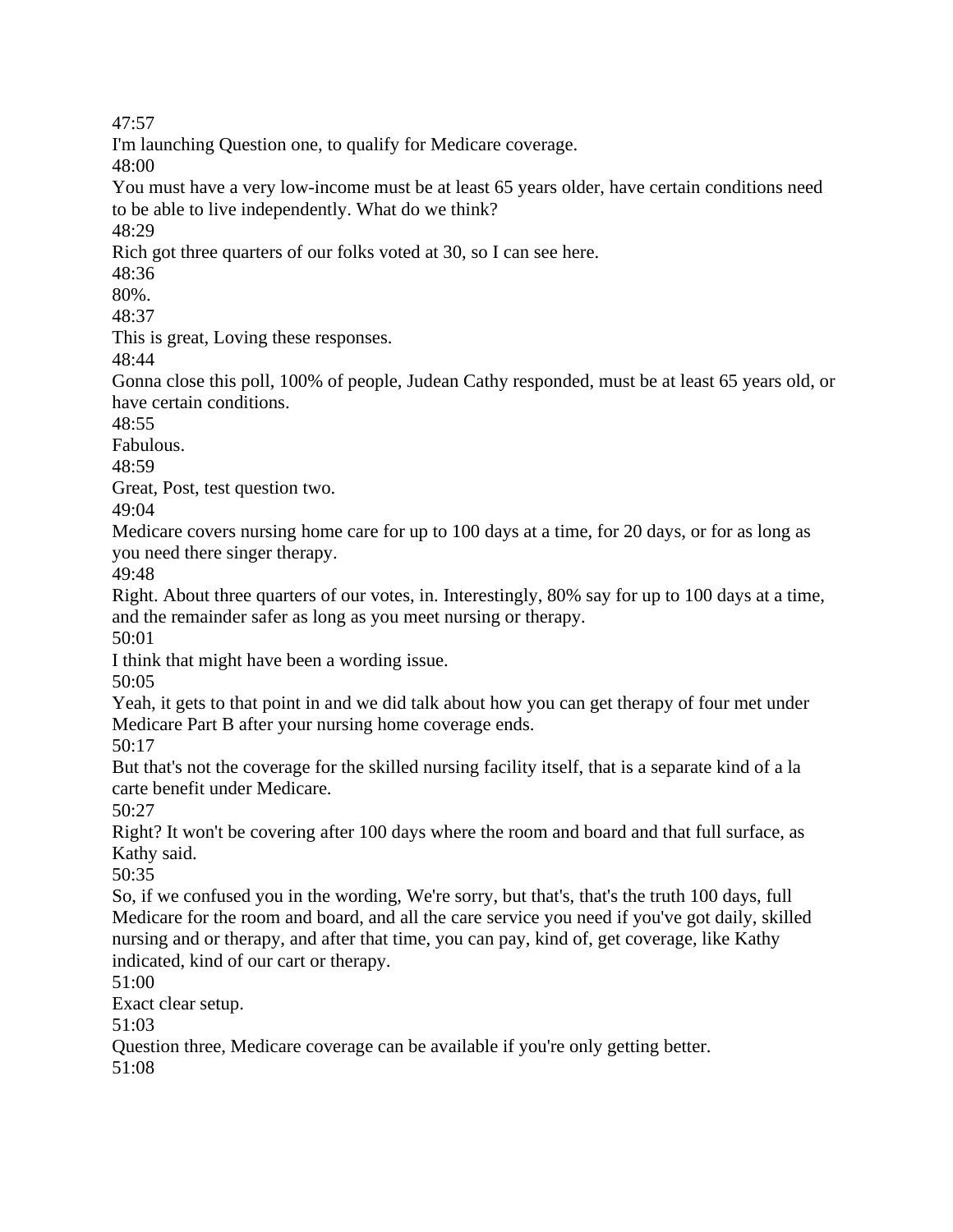You need daily nursing or therapy to maintain your condition, or you never leaves a nursing home.

51:19

We're off to a Grand start.

51:30

Right, With three quarters of our audience having voted, we have 97% saying, you need daily nursing, a therapy to maintain your condition, and a little outlier there at, you can never leave the nursing home.

51:48

Know, that's an interesting point, let me just say that you can leave the nursing home, we often, at least once or twice a year, right, going home for the holidays.

51:59

As long as it's known that you can return, you're going to be returning to the nursing home relatively short period of time. You certainly can leave the nursing home to go spend time with your friends, friends and family. And come back to that to your bed at the nursing home. 52:17

And if there are specific questions about that, please do contact us or the long-term Care Ombudsman Program because you, um, shouldn't be completely unable to leave the nursing home.

52:30

Come back in for continued care in your In the Bed And roomy left. Now. that could be different during pandemic times, but if there's questions about it, please do contact us.

52:43

Thanks very much for that.

52:46

A question for the Center for Medicare Advocacy, as most of you already knew is a non-profit organization helps with Medicare Problems Entity that makes decisions about Medicare coverage or part of the stake.

53:00

We won't even linger too long on this one, I think at this point.

53:05

NaN, three quarters of our audience, and almost everybody has said a non-profit organization that helps with Medicare problems.

53:15

Again, we have an outlier that's as part of the state government, which is not quite the case. 53:21

Know, we're not part of the state government or private entity. We rely on state funding, Federal Funding, grants, contracts, writing books, donations to continue to provide free legal assistance that's related to Medicare and Nursing Home residents or H for Connecticut residents. Our services are not necessarily free for people outside Connecticut, but always for people with and who live in our residents within the state.

53:51

Thank you very much. And, our last question, Medicare coverage, can be available for nursing home residents, for physical therapy and other therapies even after the stay is uncovered DME. Like a walker from a supplier chosen by the resident, not that I'm emphasizing that for any reason or books and movies.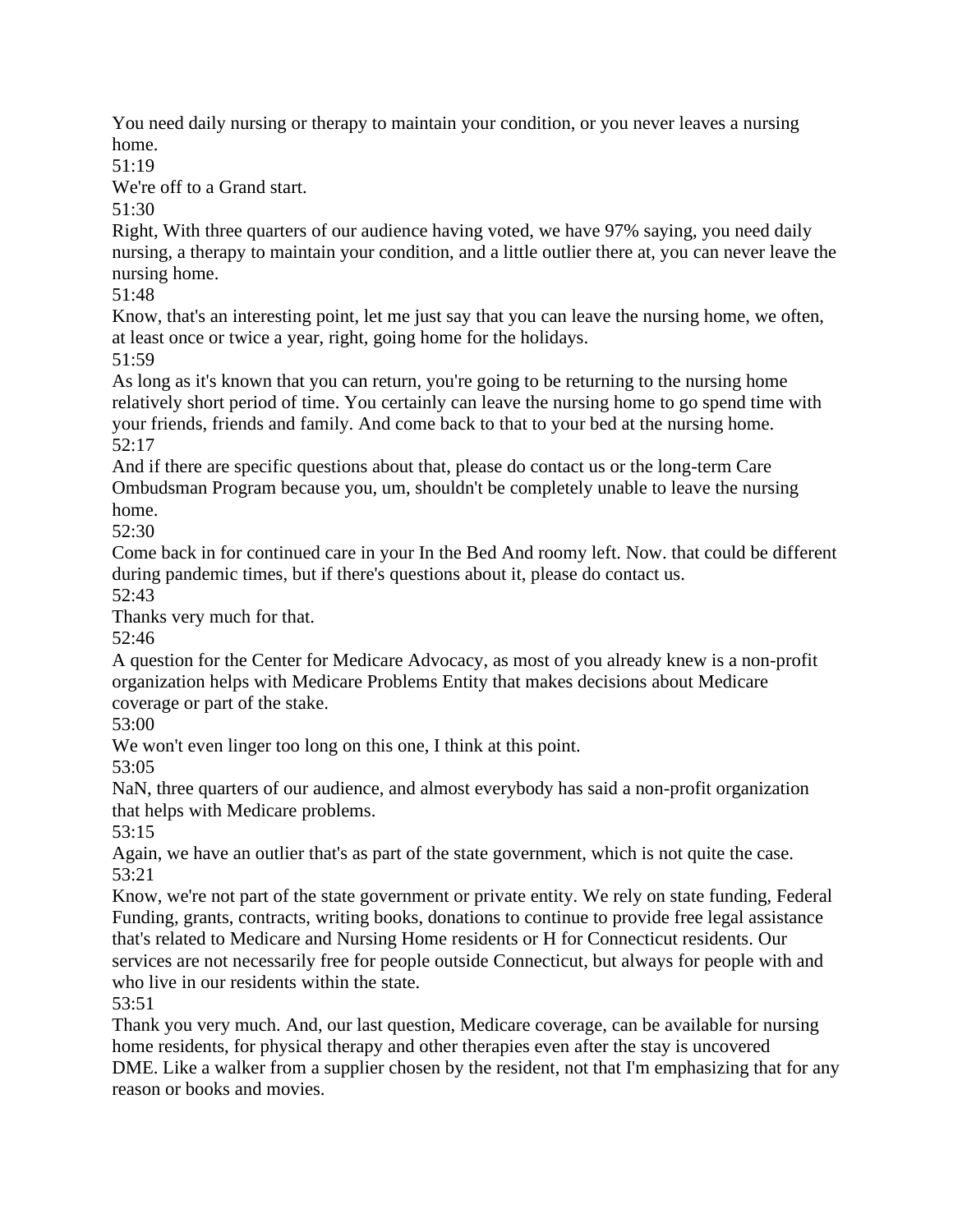54:14 Yeah. 54:32 So it's taking the longest again. 54:45

Right, Got a threshold there, who has voted, and of the voters, 80%, say, Physical therapy and other therapies, even after the stays and covered, Which I think we just touched on a few minutes ago, By 20% still see DME like a walker from a supplier chosen by the resident. So, again, kind of a trick question close this And let Cathy clear that up. That's not really a trick question as much as it is an unfortunate question. But I would say one of our recommendations to people. as they are thinking about having to go to a skilled nursing facility, particularly if you're going to stay for any length of time, is that you think about your durable medical equipment needs before you go if that's possible to get Medicare to pay for them.

55:30

Because once you become that, once you are in a skilled nursing facility, then Medicare's payment to the skilled nursing facilities.

55:39

And it's, it encompasses all the needs of someone who is in a nursing home, and you don't get to choose which, which mobility device you might need. You might not be able to get a wheelchair if you are in a and you have to use the wheelchair that the skilled nursing facility provides. So, it's, it's an unfortunate.

56:03

Policia of Medicare, and it's a law right now, as it's written, until that can be changed in the future, hopefully. So, the first, the first part of the durable medical equipment law covers. 56:18

Iron lungs, you know, because it was written at a time where, you know, 65 in 19 65, but 50 plus years ago, and it hasn't been updated since then. So, that's, that's an unfortunate part, but we try to make people aware of that. So, it's not a tremendous surprise when that happens. 56:42

Also, we have worked with people who have been trying to spend down, if they have to be in a skilled nursing facility for awhile.

56:50

And what is allowed in that spend down could include the very specific durable medical equipment. And it may be something that is very customized to the patient, such as a speech generating device, or a very specific wheelchair that's needed. So, those are kinds of things that are important to think about. But as far as Medicare coverage goes, Medicare will not cover durable medical equipment for someone in a skilled nursing facility.

57:22

I guess 1.

57:24

1 additional class on that, Kathy, is, if someone hasn't knowledge that they may need a nursing home stay prior because they're going in for four surgery or something and they they purchased DME a durable medical equipment, say, a particular wheelchair while they're still living at home. 57:48

Can they bring that wheelchair with them? 57:51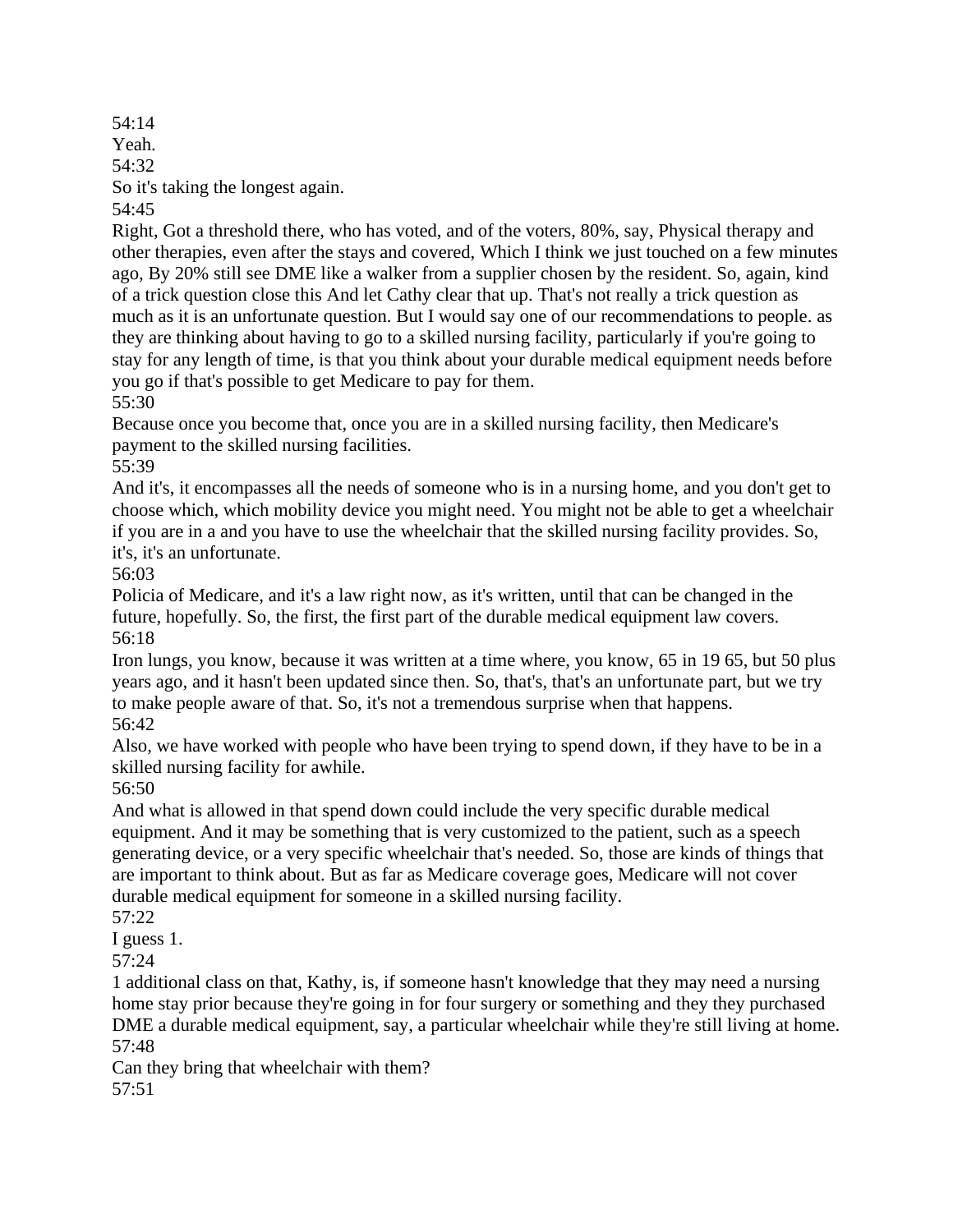Should they need to become a nursing home resident? 57:55

That's a great question, Judy.

57:56

So if Medicare purchases that durable medical equipment for the individual, yes, the answer is yes, that belongs to them. That's there. That's their piece of equipment. 58:08

However, if Medicare rent that for them, then that's a different story, because they have a monthly rental. And once you go into the facility, net rental ends, then Medicare will not pay that rental.

58:23

So, oftentimes, if, especially if it's customized but and on many occasions, people can choose, benefit Medicare beneficiaries can choose if they want to rent an item or purchase an item, and yes, you have to pay the 20%.

58:40

Or you are your Medigap plan if you have a supplement plan, that pays your co-insurance because they pay durable medical equipment. under Medicare Part B, which often has a 20% coinsurance.

58:53

You still have to pay that, but then you own that item, and, and, and so that's why it's, it's, if you're, if you're planning ahead and you're trying to buy something, really ask that, that you purchase it through Medicare rather than rent it through Medicare, then it can go with you should have a need of being a nursing home Resident. That's right. The only, you know, the other kind of caveat would be if you don't think you're going to need the piece of equipment for very long, or it's not terribly important that it be a more customized and your choice. Because nursing homes are required to provide the durable medical equipment.

59:42

Oftentimes, they won't, however, spend that, that significant amount of money, it may be for a customized item, for someone.

59:52

That's the practicality of it.

59:55

But, but again, it depends on the situation. And we are happy to, you know, to, to discuss this and have a consultation with anyone who might be in that position, of trying to make a decision about which way to go with, with a piece of equipment, or or any kind of item that might have Medicare coverage.

1:00:14

Thank you for that extra news information.

1:00:18

Thank you, Corey.

1:00:20

Matt, do we have other questions from the audience? We do have a couple. Can we go over this issue one more time? Richard written this question in a long time ago, we've covered. I just want to ask cinnamon to come on screen in case we have some questions.

1:00:34

And everyone can meet the, the leadership of this particular project.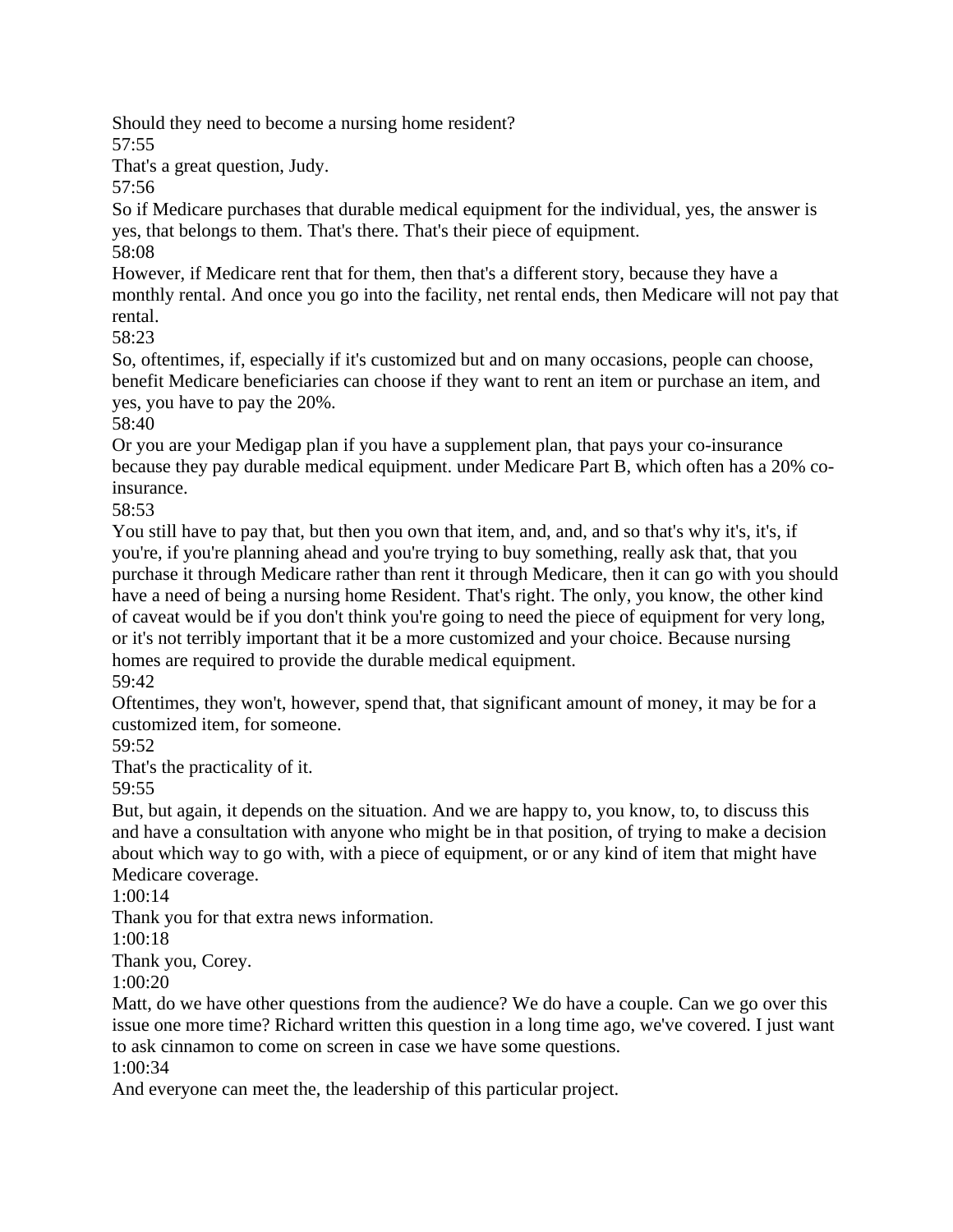1:00:40

Thank you, Gentlemen. Thank you.

1:00:44

So, once again, so, say you're a private pay respite says, Richard, and you fall, and you need PT and OT to recover from your fall.

1:00:52

Can Medicare apply to that therapy?

1:00:58

Yes, if you meet the other qualifying criteria, so if you were in the traditional Medicare program, that individual will have to have had a prior three day inpatient hospital stay in order to qualify for coverage in the nursing home.

1:01:21

And then generally be discharged from the hospital to the nursing home, or within 30 days of the hospital discharge.

1:01:31

If the rehabilitation component of someone's care plan wasn't, they weren't ready for that. 1:01:39

So they went home first, for example, than they could either way, go to the nursing home, directly from or within 30 days.

1:01:49

You should have general rules, in order to participate in that rehabilitation, and Medicare would be available, if they needed five days a week of physical and occupational therapy. It's also true for speech language Pathology, sometimes known as Speech Therapy, if I understood Richard's question correctly. I believe that's the answer.

1:02:13

I think he was talking about private pay So to kind of continue judy's explanation, I would say once he acts once the 100 days is expired and he needs a skilled service of a of a of a therapist, then that would be done through an outpatient therapy.

1:02:37

That would, but typically come into the nursing home to provide that therapist.

1:02:43

Sometimes, there's an arrangement made for therapists within the nursing home that they care that the nursing home can be paid.

1:02:52

The Medicare Part B Outpatient therapy rate.

1:02:58

So, either way, if there is a continued need for therapy, once an individual is in private pay status, then Medicare does allow for payment of reasonable and necessary therapy.

1:03:13

Yes.

1:03:13

For individuals who have Part B, cosette paid for under Part B?

1:03:19

correct.

1:03:20

All right, Thank you very much, We have a Brave hand razor.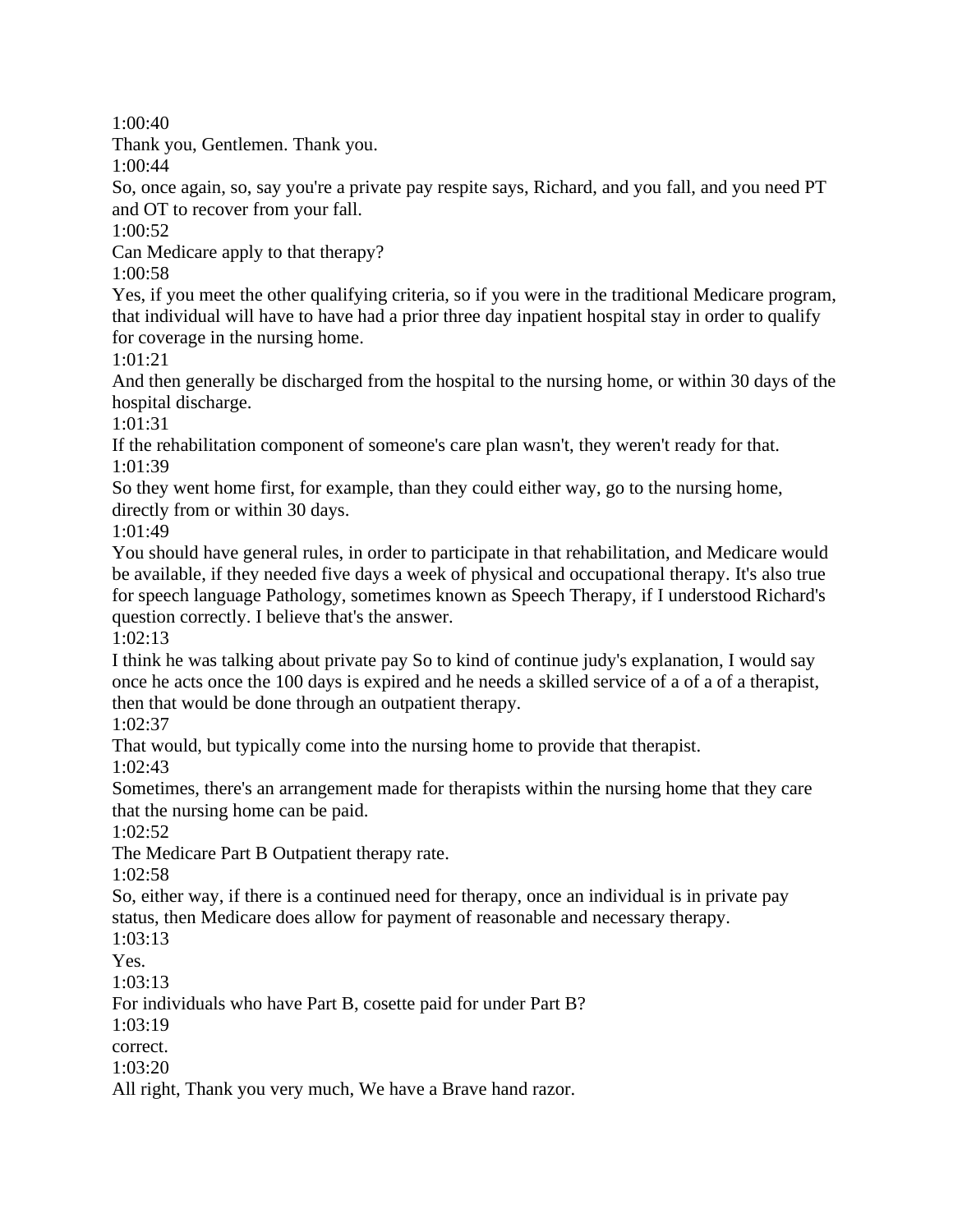1:03:25

Debbie, you are self muted.

1:03:28

If you would still like to ask your question, there we go. Yes, thank you.

1:03:34

I have a question regarding traditional Medicare and the Medicare Advantage plan. 1:03:40

Now, it's my understanding that the advantage plan covers everything traditional Medicare covers and more, so, what would be the distinguishing factor in deciding whether to take traditional Medicare or the advantage plan? Are there any disadvantages of taking the advantage plan?

1:04:00

I know with traditional Medicare, you have to have a supplemental to cover the 20% beyond that, because it's difficult to decide whether one.

1:04:12

should inventor into the advantage brand.

1:04:16

Yes, is it? I'll try my hand at that. It is very difficult.

1:04:22

So, let me say, Kathy, we might want to go back to that choicest slide, show folks where they can get advice on whether to be in Medicare Advantage. And if so, in what plan? 1:04:38

And in Connecticut, the program is called Choices.

1:04:41

We Partner with the Choices Program in a variety of ways, and you can reach them at 89949422, if, in fact, this is an important time to emphasize this.

1:04:54

Because between now and March 31st, people who are in a Medicare Advantage Plan have the ability to change either to another Medicare Advantage plan or to traditional Medicare. 1:05:11

Now, there are pros and cons, and there's a lot of information on our website, medicare advocacy dot org, about what to consider when choosing to be unmet at Traditional Medicare or in a Medicare Advantage plan.

1:05:27

I will say that it is somewhat easier to enroll in a Medicare Advantage plan on the Medicare plan finder, because wizard can come your prescription drug coverage. 1:05:37

For example, under part D, If you're in traditional Medicare, you cured, if you can afford it, to also choose a Medicare Part D prescription drug plan. And, as Deb said, you also need to, if at all possible, a Medigap plan to help cover to cover those Medicare costs, premiums and co-pays. 1:06:01

It is true that Medicare Advantage can cover things that Medicare traditionally does not cover like a meal after hot meals after a hospitalization, or perhaps some transportation. 1:06:17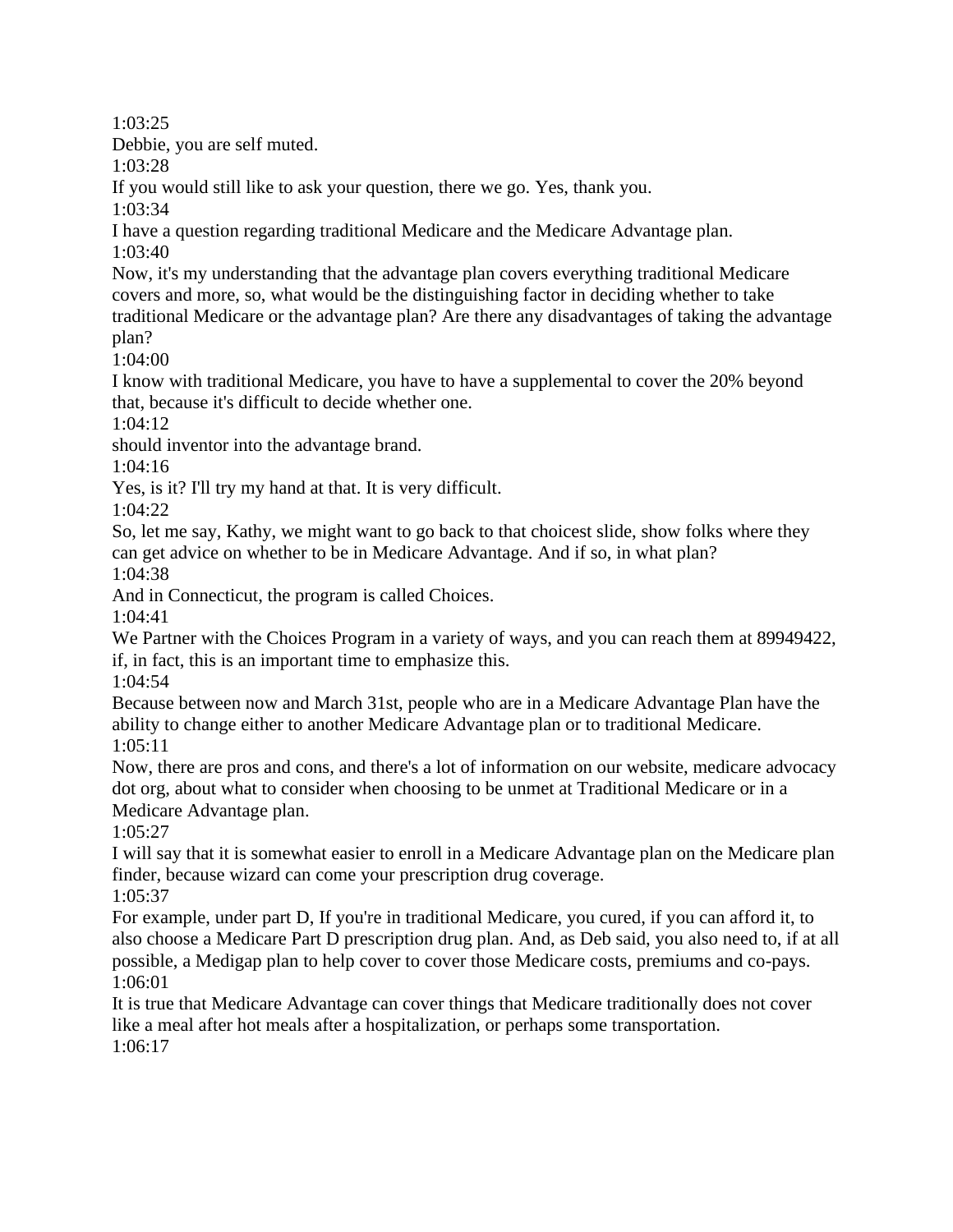But be aware that as a practical matter, we often find that when people are really ill or injured, that the traditional Medicare is coverage is more smoothly, available, and with without as many bumps and barriers to getting the coverage that one is entitled to.

1:06:41

Particularly in nursing home coverage, we are currently working with a number of Connecticut residents who are in Medicare Advantage plans.

1:06:51

Who are finding that every well, one person is finding that they're being told they cannot go to the nursing home for from the hospital because the Medicare Advantage plan says that they're not progressing more often.

1:07:07

And quite often we hear that they can get two weeks of coverage.

1:07:12

And then on a kind of weekly basis, the coverage is reviewed and these kind of barriers to continued coverage and add stress, if nothing else to continued care.

1:07:31

We find this happen to glass in traditional Medicare, not that it's a panacea for everybody but it is somewhat easier and more fluid on coverage for people who need it for serious illness or injury. 1:07:48

And also remember that Medicare's traditional program is providing you with a network which is quite open in Connecticut and around the country.

1:08:00

You'll be able to choose from different nursing homes, different hospitals, and different health care providers.

1:08:06

Whereas, in Medicare Advantage, though, some of those other benefits, like a meal or transportation, may be available.

1:08:15

There may well be limitations on which nursing homes you can go to and where you can get your care.

1:08:22

throughout the state, Whether you can get the care throughout the state, or if you want to travel to, where your loved ones live. Because there are networks in Medicare Advantage that do not exist in traditional Medicare.

1:08:35

And finally, there is much more often, are requirement for prior authorization for care, which may be part of why that gentleman we're talking about can't get into a nursing home, because the prior authorization has been denied.

1:08:49

And that is not the norm in traditional Medicare.

1:08:54

So there are pros and cons, and you need to study this closely. And the choices program can help you do that.

1:09:01

Thank you so much. 1:09:02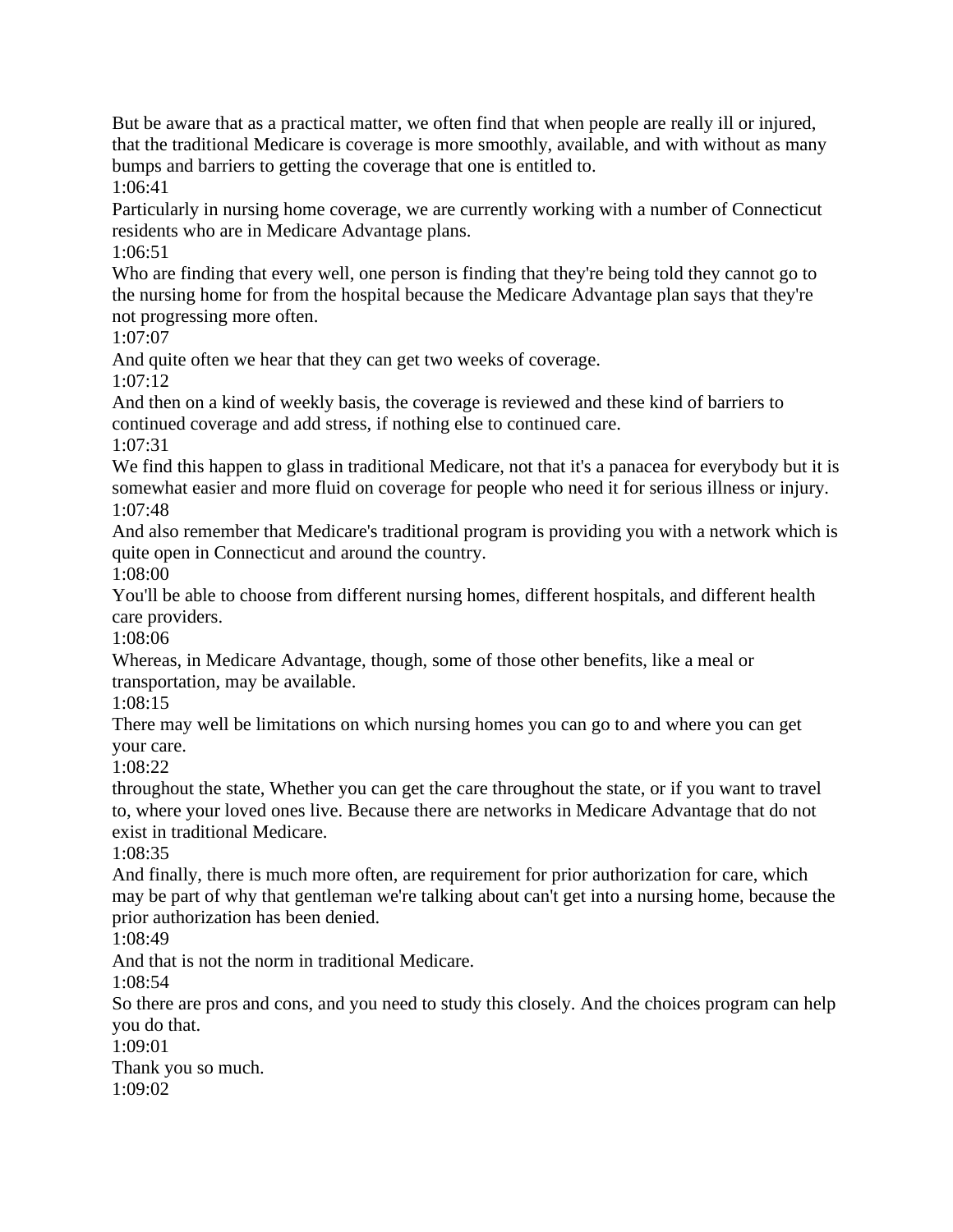Thank you.

1:09:04

Thank you, Debbie. Follow up question on MA versus traditional Medicare. Stephen asks, is there an annual out of pocket expense cap in traditional Medicare?

1:09:18

Unfortunately, currently there is not. There is one and that was proposed in the build back better bill for Part D for the prescription drugs.

1:09:29

There is an out of Pocket Capp and Medicare Advantage.

1:09:33

I'm afraid I'm losing track of what that is right now. Do you know what it is?

1:09:39

It's up to \$7750 as much as thank you.

1:09:45

And so it's quite high, but it does exist.

1:09:48

And it, that seven, \$7500, 7000, 700, 7000, 750. Yes. Thank you under Medicare Advantage. 1:10:01

And that's the blessing being about the Medigap plans that supplement plans that can be as low as \$50 a month in Connecticut.

1:10:14

For coverage of the co-insurance is the co-pays. And it also pays for an additional period of time. So everything that if you were in a skilled nursing facility after day 21 and you have that hundred and 94 dollars and 50% a day co-insurance most Medigap plans will cover that coinsurance that co-payment.

1:10:40

So, I would highly suggest that you look into them. The Medigap plans. If you're looking at traditional Medicare, as Judy said, it's, it may be easier to get into a Medicare Advantage plan. But it certainly provides a much broader coverage and peace of mind without having all these extra layers that are imposed by private Medicare Advantage plans in their Managed care. 1:11:09

That's what we have been finding with the work that we do with our clients.

1:11:15

It's almost like you're setting the next questions up with your comments. You mentioned the fantastic coverage of a Medigap plan.

1:11:23

However, Lynn asks, often clients will do the math on how much they're going to pay monthly, for Medigap drug coverage and they say, you know what?

1:11:32

I can be zero for this MA plan. I don't care.

1:11:35

I'm just gonna do that. How can we counter that counsel them, in terms of that, just looking at the bottom line?

1:11:45

Well, know, some people can't afford to do otherwise, It's expense, it's become expense of the two to pay the monthly Part B premiums to pay the monthly Medigap premiums.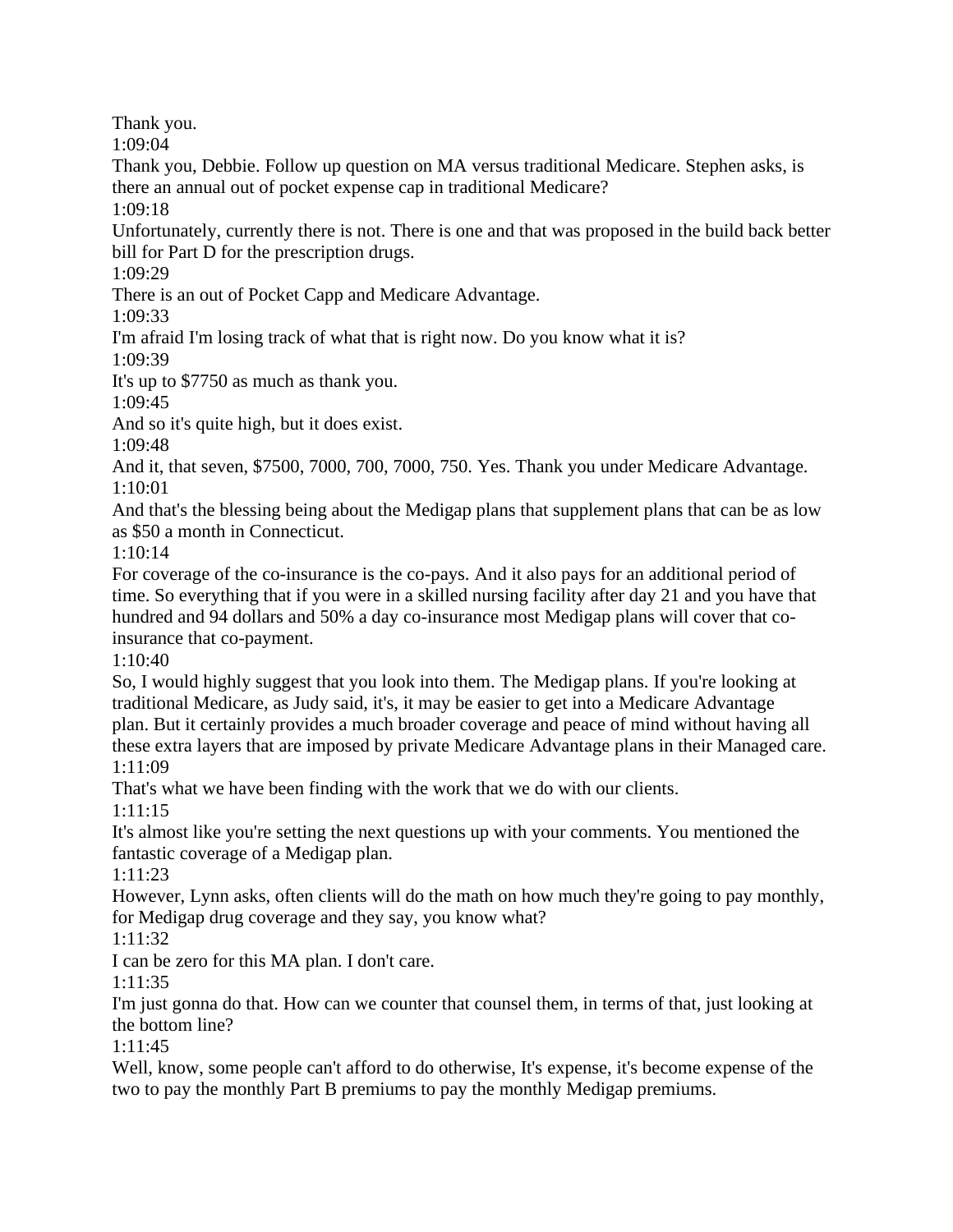#### 1:12:00

We'd be lying if we didn't recognize that, But if you can afford the traditional Medicare program, it may well provide you with more latitude and more peace of mind if you should become truly ill or injured and we all get sick. And some of us get injured and teach and, you know, might you buy fire insurance in case your house burns, right? You buy health insurance in case you really get sick or injured.

#### 1:12:34

And it's when, when hard things happen to people, that traditional Medicare is there for you, and it will allow you choice that you would not have in Medicare Advantage.

#### 1:12:49

But there are pros and cons, and there are people who are limited in income, and that is the reality that we must face.

## 1:13:01

And that's why we usually say to folks, look at whether or not you could qualify for a Medicare Savings Program.

## 1:13:07

Because if you can qualify for that, then you can, you can get help with paying for your coinsurance and your and your premiums, everyone and Medicare, that that wants to be on Medicare, whether they're in Medicare Part B Medicare, traditional Medicare, or a Medicare Advantage plan have to pay the Part B premium.

1:13:29

So that's an equalizer and this year it's currently 170 dollars and 10% a month. That's a lot of money. I will say one of the things I didn't mention about the Medicare Savings Program is the state of Connecticut does not count assets.

1:13:44

So if you're worried about if people are worried that if they qualify for this program, they're going to have to divest themselves of all assets in the same way that they do if they're trying to get on the Medicaid program. That that that is not the case. Assets aren't resources or assets are not considered when looking at. it's purely income. And even then they don't count all income, there are some disregards, which is why it's important to be screened.

1:14:14

But once you have that information of whether or not you could qualify for any of that cost assistance, then it becomes easier to determine, do I want to spend that extra money instead of paying a zero premium for a plan that has limited networks and prior authorization and all of the things that Judy discussed or do I want to pay into? The the Medigap plan? We were just talking about out of pocket expenses, but if you have a Medigap plan, for instance, plan G, what's known as plant G, There's a variety of about 10 different plans you can choose that will cover different cost sharing, or out of pocket costs. if you have a plan.

# 1:14:58

If you have a plan G, all you have to pay is the Medicare Part B deductable. Which is about \$200 \$208 I think this year.

# 1:15:11

So that's your out of pocket. other than that all you know what all your costs are going to be, no matter how sick you get.

1:15:17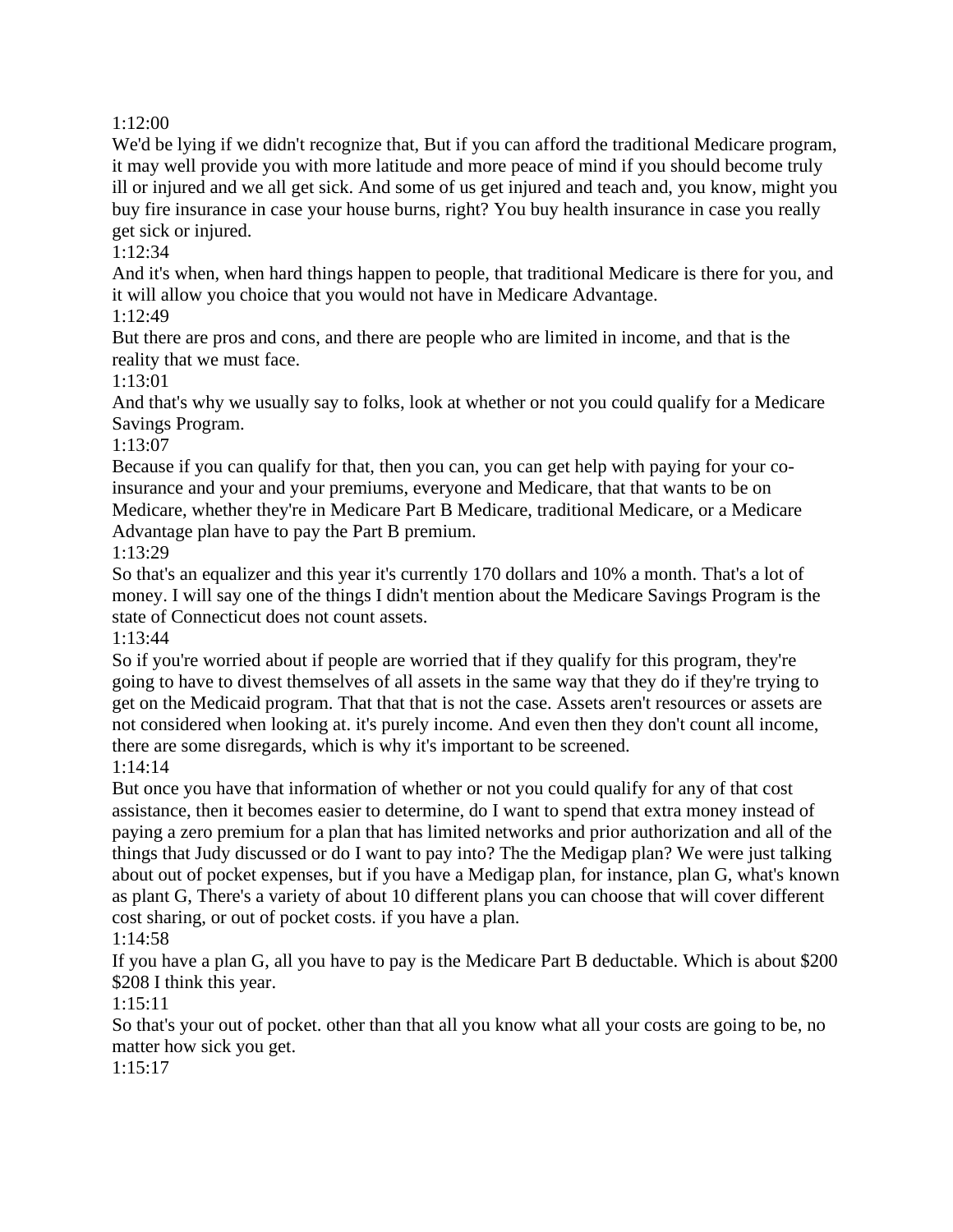So that's, there are so many things to weigh, as Judy said and articulated so well, But it's a, it's an important conversation.

1:15:27

And those folks at the choices Program, we do the training for them in the state of Connecticut says they have been, and it's a 16 hour training. So they are well informed, based on their own experience, that they gather, plus the, the training that we provide to them about how to help people make those choices.

1:15:50

Alright, thank you. We are just a minute over, but we have one more hand raised. Judith, if you have a quick question, we hope maybe we can address that before we close out. Click Yourself Muted.

1:16:04

There we go. OK.

1:16:07

I'm being lately a caregiver for an 89 year old woman who has Medicare and supplementary insurance through Yale where she worked.

1:16:19

And she was in the hospital recently, for about a week and about a week in skilled nursing care. 1:16:30

She had many, many health issues, but she went in as pneumonia patient.

1:16:36

Um, we really felt like she was not in shape to go home.

1:16:42

Um, there were two appeals for insurance, and I'm not sure whether it was Medicare on the supplement to insurance.

1:16:52

Turned her down twice.

1:16:56

And I just wonder what that criteria was for doing that. It just seemed so obvious to me that she wasn't ready to go home.

1:17:06

She was also anemic.

1:17:08

Um, and I haven't seen any follow up for CTE or anything in home. So I just wondered how that all works. Who, Who orders the PT?

1:17:20

Is it the nursing home?

1:17:21

They say her private doctor, How does that work?

1:17:27

It could be, if Sheesh, in the nursing home, it could be ordered by the, the nursing home, staff physician, or it could be her attending physician in the community. And if, do you know if this woman is in a Medicare Advantage Plan or in traditional Medicare?

1:17:53

Might be maybe you can't hear the follow up questions, but I can I can, I just I think she's in regular, regular Medicare and I just didn't understand the 100 day thing.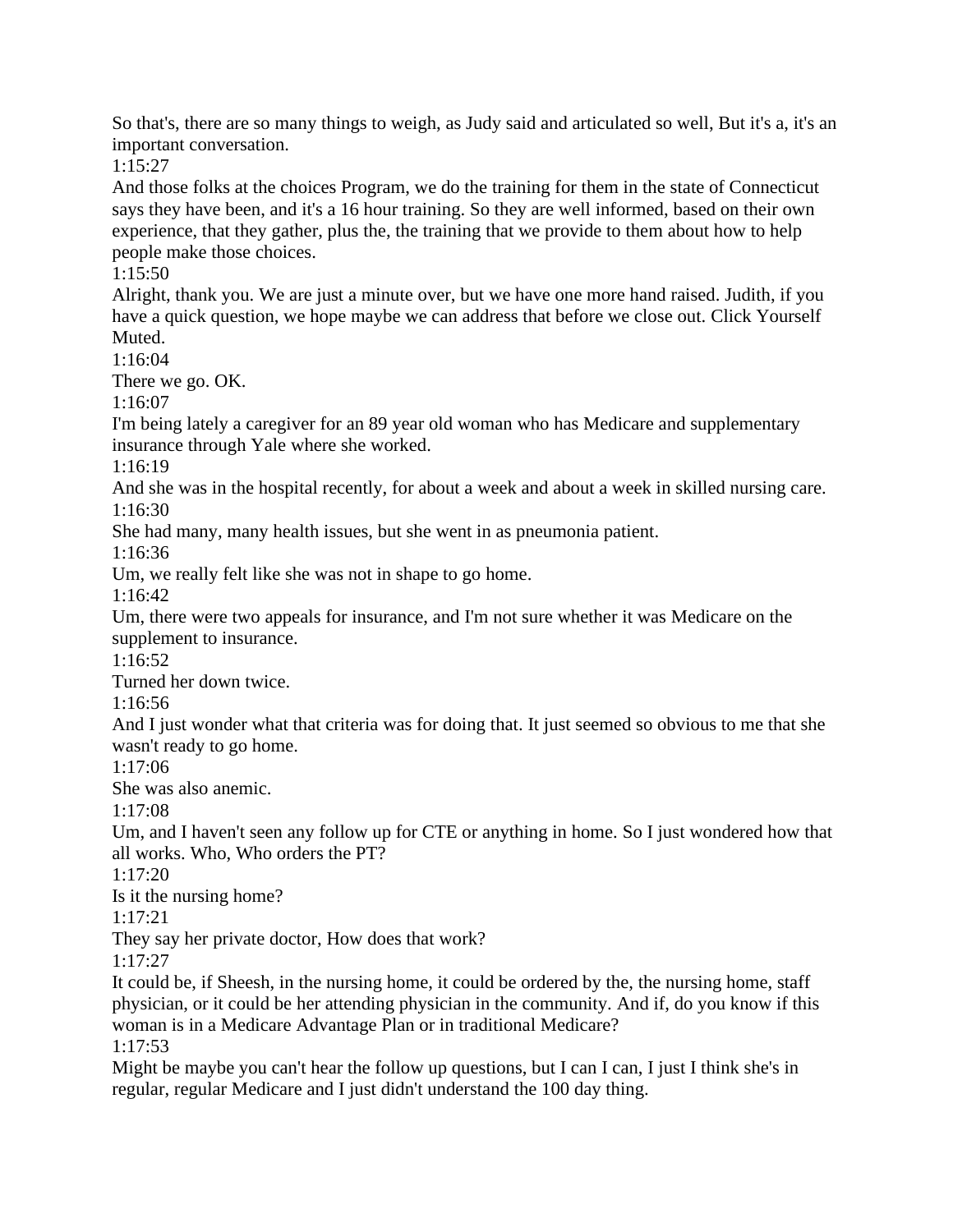1:18:08

It seemed like \*\*\*\*.

1:18:10

Did she receive 100 days of covered now?

1:18:13

She shot all you got booted out after about a week and I just didn't understand that. 1:18:20

Well, a channel like you may well be right community for her to call us.

1:18:25

That's exactly the type of work that we would do.

1:18:29

We would, we would have found out what her medical records, say, what was her, you know, get, get the advocacy from the doctors, from the clinicians, and, and fight with the not fight, but, you know, make that make the appeals on her behalf. So, it's scary when you're by yourself, and you're, you're trying to navigate something, and people are telling you different. But that's a perfect example of how it would have been great for, for her to call us. And one of our advocates are. attorneys would have looked into this further to get more information, to see how we could help her stay in the facility with the care that she needs.

1:19:12

Oh. Thank you very much. I appreciate it. Yes.

1:19:16

Do call us and we'll see if it was She's home. Yeah.

1:19:21

She's home, but it just seemed like a climb at that time, you know.

1:19:25

Is she getting home health care through Medicare at home?

1:19:30

Yeah. Yeah. So I think she does she her physician on Monday. So perhaps that will be ordered for her.

1:19:40

If she, if she needs not daily skilled therapy are nursing at home but but part time or intermittent what's called. Then definitely she should ask the doctor for an order for those services. And again, we'd be happy to consult with her if she wanted to give us a call.

1:20:01

OK, thank you, Brian. 1:20:03 OK. 1:20:05 All right, thank you, Judith. 1:20:07 Now, we are well and truly over our time. Unless there are closing remarks from our panel. 1:20:15 That was your cue. 1:20:17